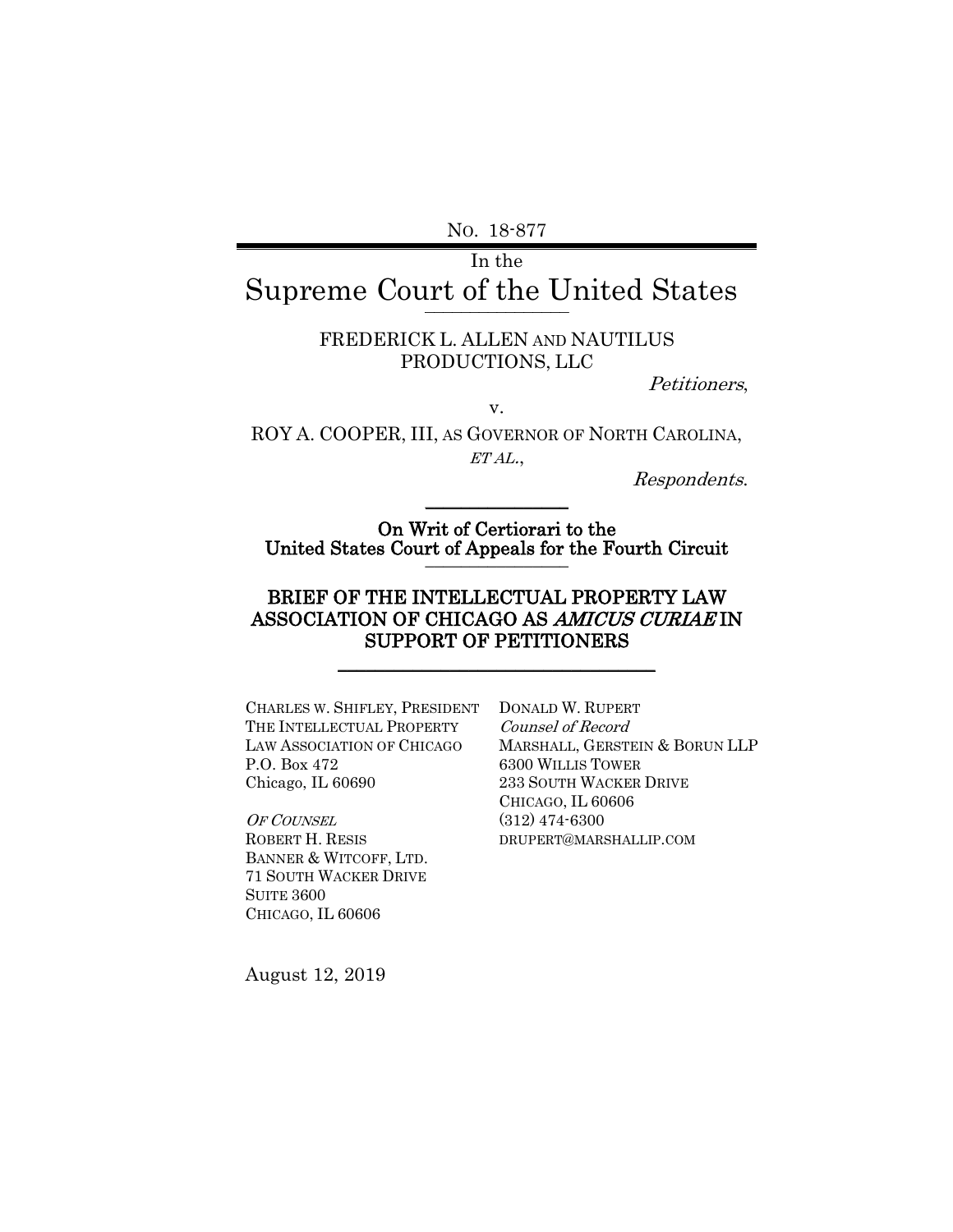# TABLE OF CONTENTS

| I.   | QUESTION PRESENTED1         |                                                                                                                                                                     |  |
|------|-----------------------------|---------------------------------------------------------------------------------------------------------------------------------------------------------------------|--|
| H.   | INTEREST OF AMICUS CURIAE 1 |                                                                                                                                                                     |  |
| III. | SUMMARY OF ARGUMENT2        |                                                                                                                                                                     |  |
| IV.  |                             |                                                                                                                                                                     |  |
| V.   |                             |                                                                                                                                                                     |  |
|      | A.                          | Section 511 of the Copyright Act<br>is a clear and unambiguous<br>abrogation of state sovereign<br>immunity and this Court should<br>honor Congressional intent and |  |
|      | <b>B.</b>                   | This Court's precedent supports a<br>finding that 17 USC $\S$ 511 validly<br>abrogated sovereign immunity<br>under Congressional Article I                          |  |
|      | C.                          | Congress's intent to abrogate<br>sovereign immunity is not<br>negated by failure to explicitly<br>refer to Section 5 of the<br>Fourteenth Amendment. 21             |  |
|      |                             | 1.<br>Copyright is protected<br>under Section 5 of the<br>Fourteenth Amendment                                                                                      |  |

i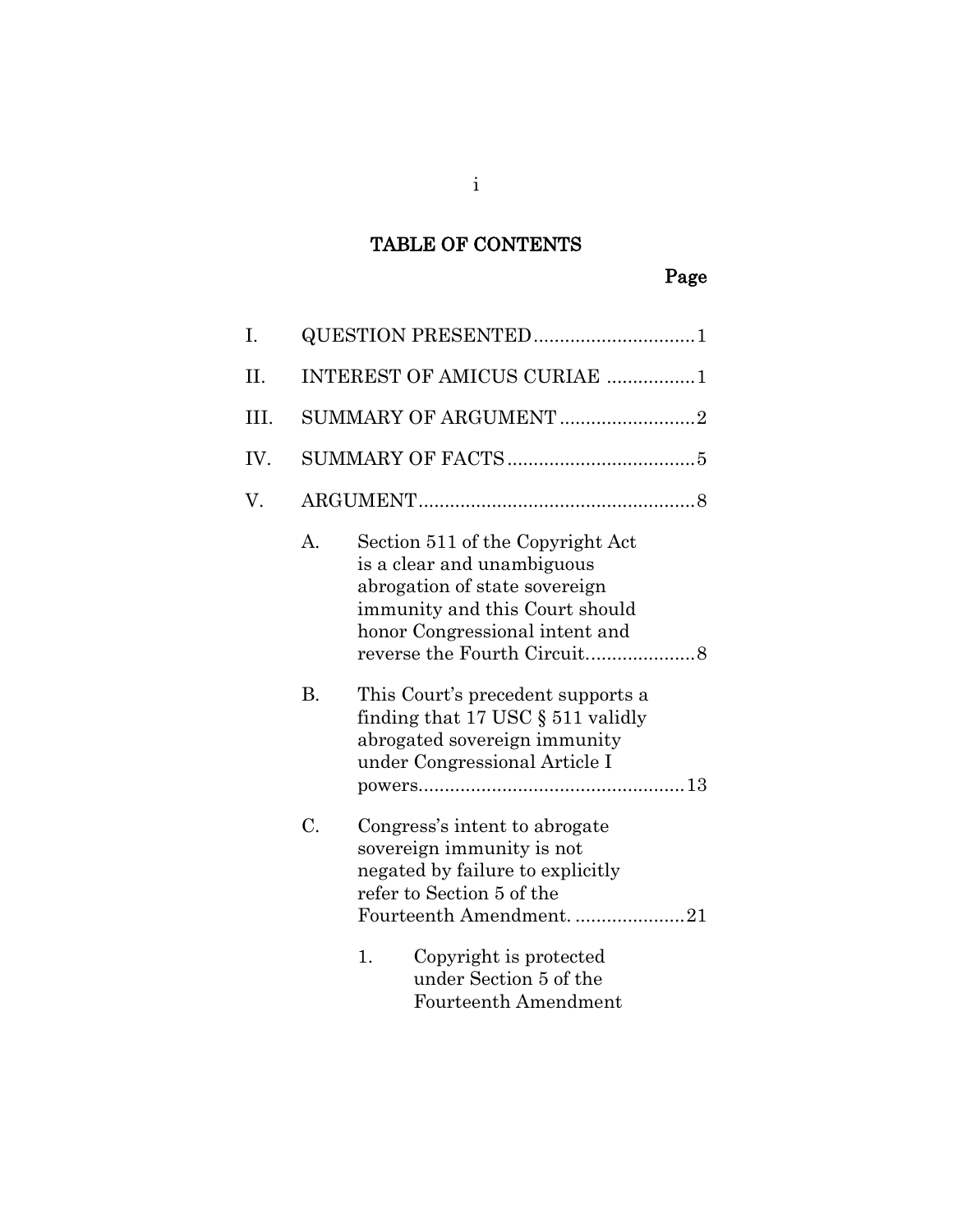|     |    |    | and the CRCA is<br>enforceable under that<br>Amendment21                            |  |
|-----|----|----|-------------------------------------------------------------------------------------|--|
|     |    | 2. | This Court should defer to<br>Congressional intent to<br>validly abrogate sovereign |  |
|     | D. |    | N.C. Gen. Stat. $121-25(b)$ is<br>preempted by federal law. 33                      |  |
| VI. |    |    |                                                                                     |  |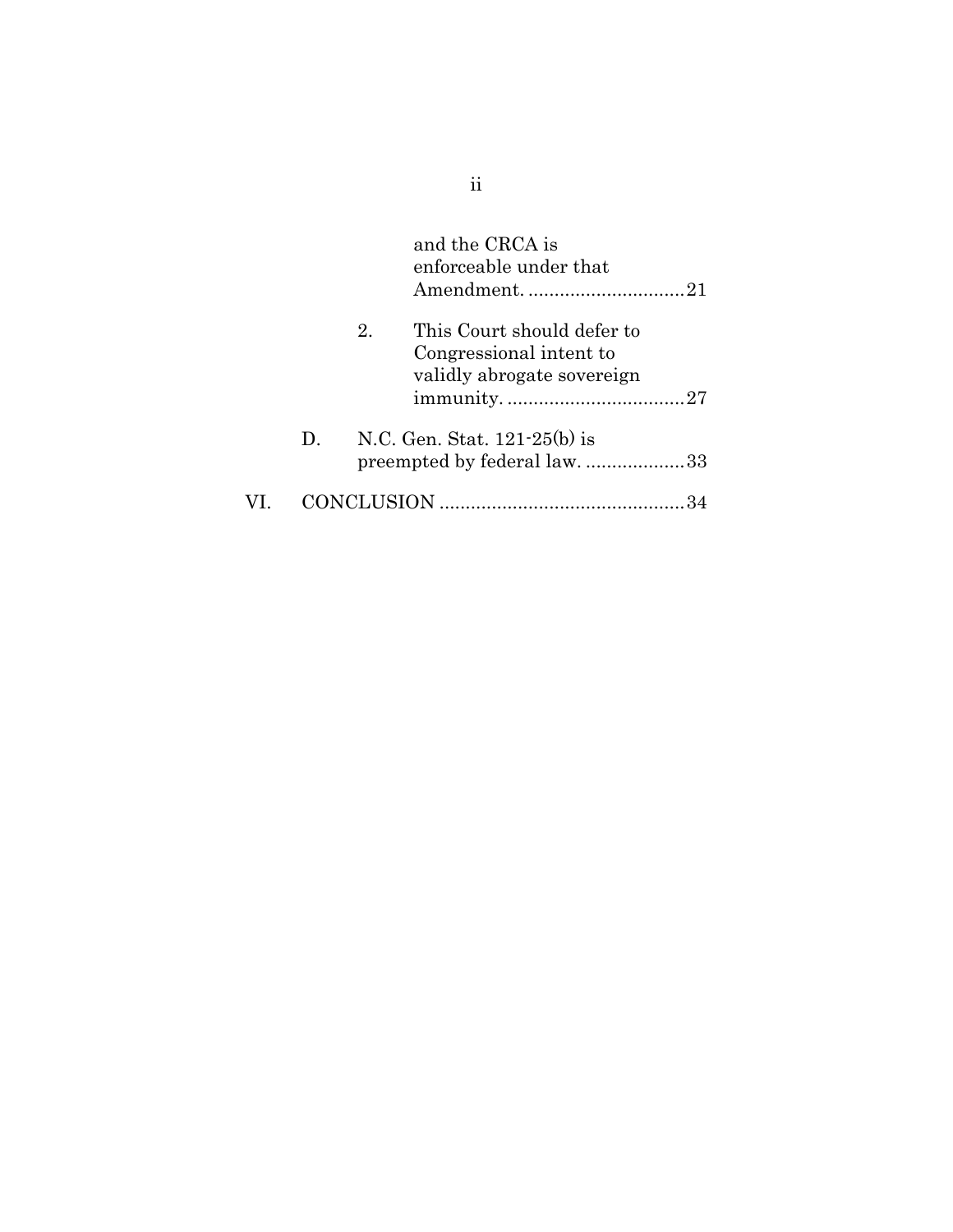# **TABLE OF AUTHORITIES**

# **Page(s)**

# **Federal Cases**

| Allen v. Cooper,                                                            |
|-----------------------------------------------------------------------------|
| Allen v. Cooper,                                                            |
| Ashworth v. Albers Med., Inc.,<br>395 F. Supp. 2d 395 (S.D. W. Va. 2005) 12 |
| Atascadero State Hosp. v. Scanlon,                                          |
| Belknap v. Schild,                                                          |
| Cent. Va. Cmty. Coll. v. Katz.,                                             |
| Chicago, Burlington & Quincy Railroad Co.<br>v. City of Chicago,            |
| Connecticut Nat. Bank v. Germain,                                           |
| Crandon v. United States,                                                   |
| Crosby v. National Foreign Trade Council,                                   |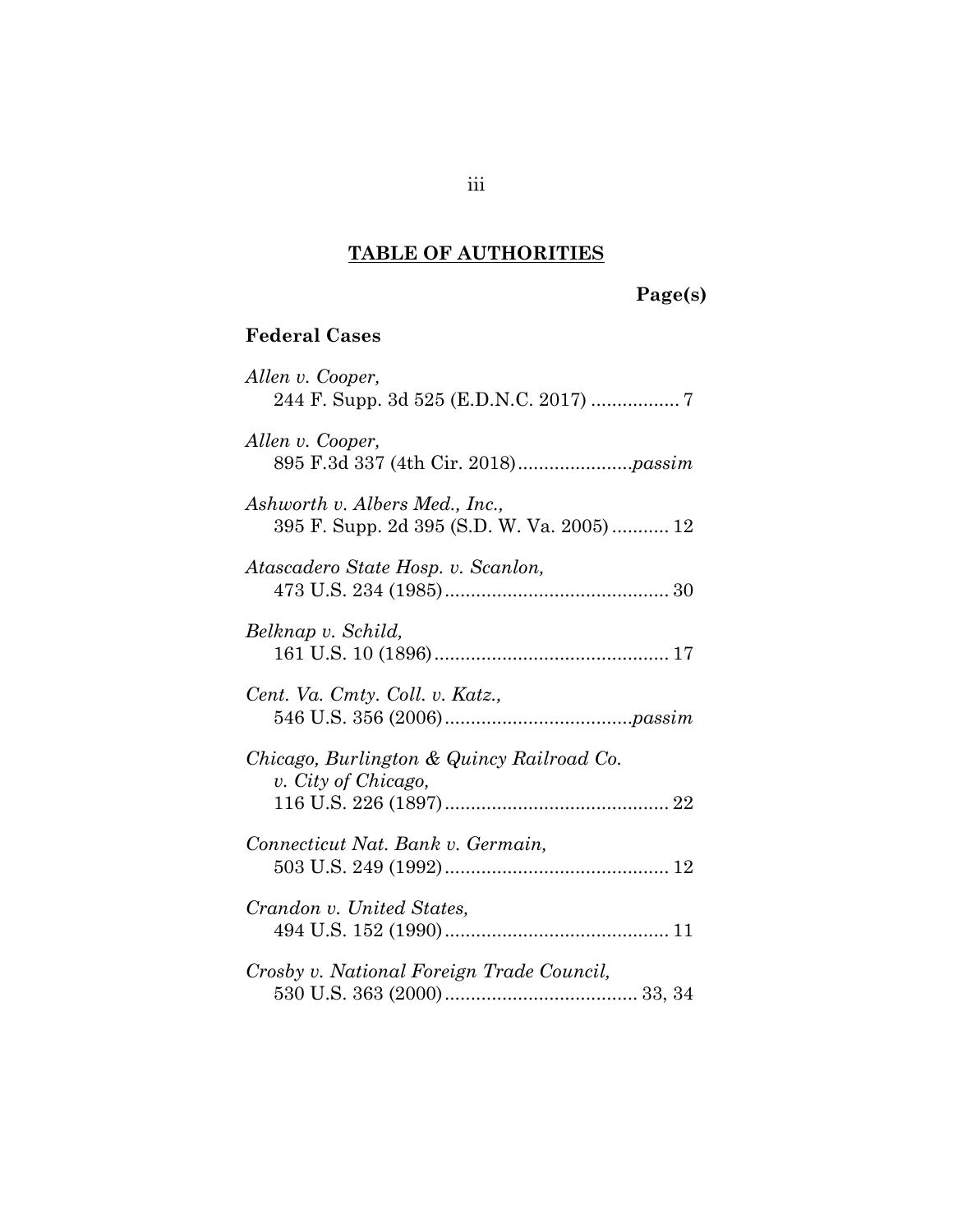| Felix the Cat Prods. v. New Line Cinema,<br>No. 99-cv-9339 FMC (RCx), 2000 U.S.<br>Dist. LEXIS 21763 (C.D. Cal. Apr. 28, |
|--------------------------------------------------------------------------------------------------------------------------|
| Florida Prepaid Postsecondary Educ.<br>Expense Bd. v. Coll. Sav. Bank,                                                   |
| Hans v. Louisiana,                                                                                                       |
| Knox v. Lee,                                                                                                             |
| Lynch v. Household Fin. Corp.,                                                                                           |
| McCarthy v. Bronson,                                                                                                     |
| Osborn v. Bank of the United States,<br>22.U.S. 738 (9 Wheat. 738) (1824) 17, 18                                         |
| In re Pattison,<br>132 B.R. 449 (Bankr. D.N.M. 1991)  32                                                                 |
| Pennsylvania v. Union Gas Co.,                                                                                           |
| Rubin v. United States,                                                                                                  |
| Seminole Tribe v. Florida,                                                                                               |

| ×<br>٠ |  |
|--------|--|
| w      |  |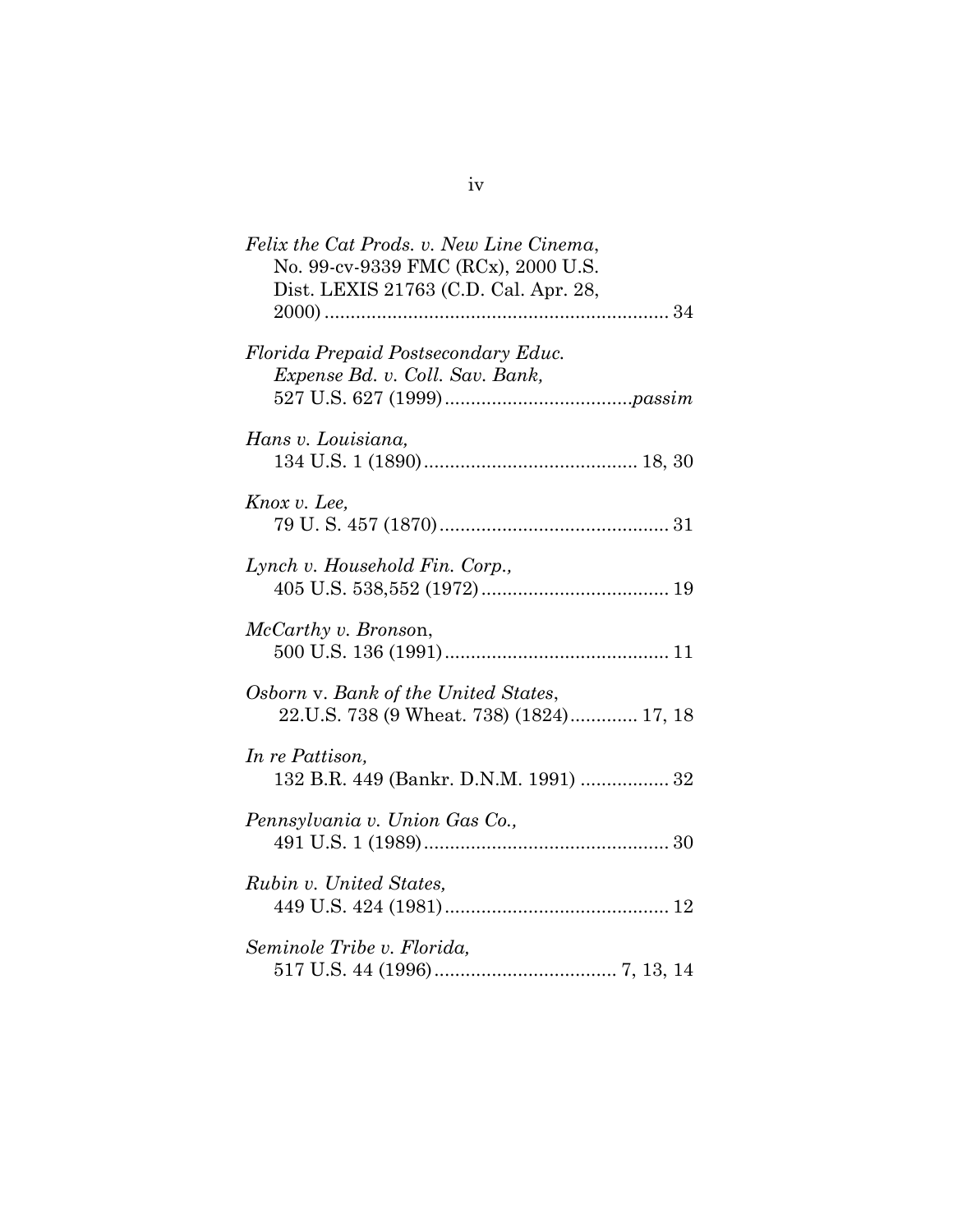| United States v. Palmer,<br>16 U.S. 281, (3 Wheat. 281) (1818) 10                  |
|------------------------------------------------------------------------------------|
| Ex parte Young,                                                                    |
| <b>Federal Statutes</b>                                                            |
|                                                                                    |
|                                                                                    |
|                                                                                    |
|                                                                                    |
|                                                                                    |
|                                                                                    |
|                                                                                    |
|                                                                                    |
|                                                                                    |
|                                                                                    |
| Copyright Remedy Clarification Act of 1990,<br>Pub. L. No. 101-553, 104 Stat. 2749 |
| Patent Act of 1790, Chapter 7, 1 Stat. 109-                                        |

v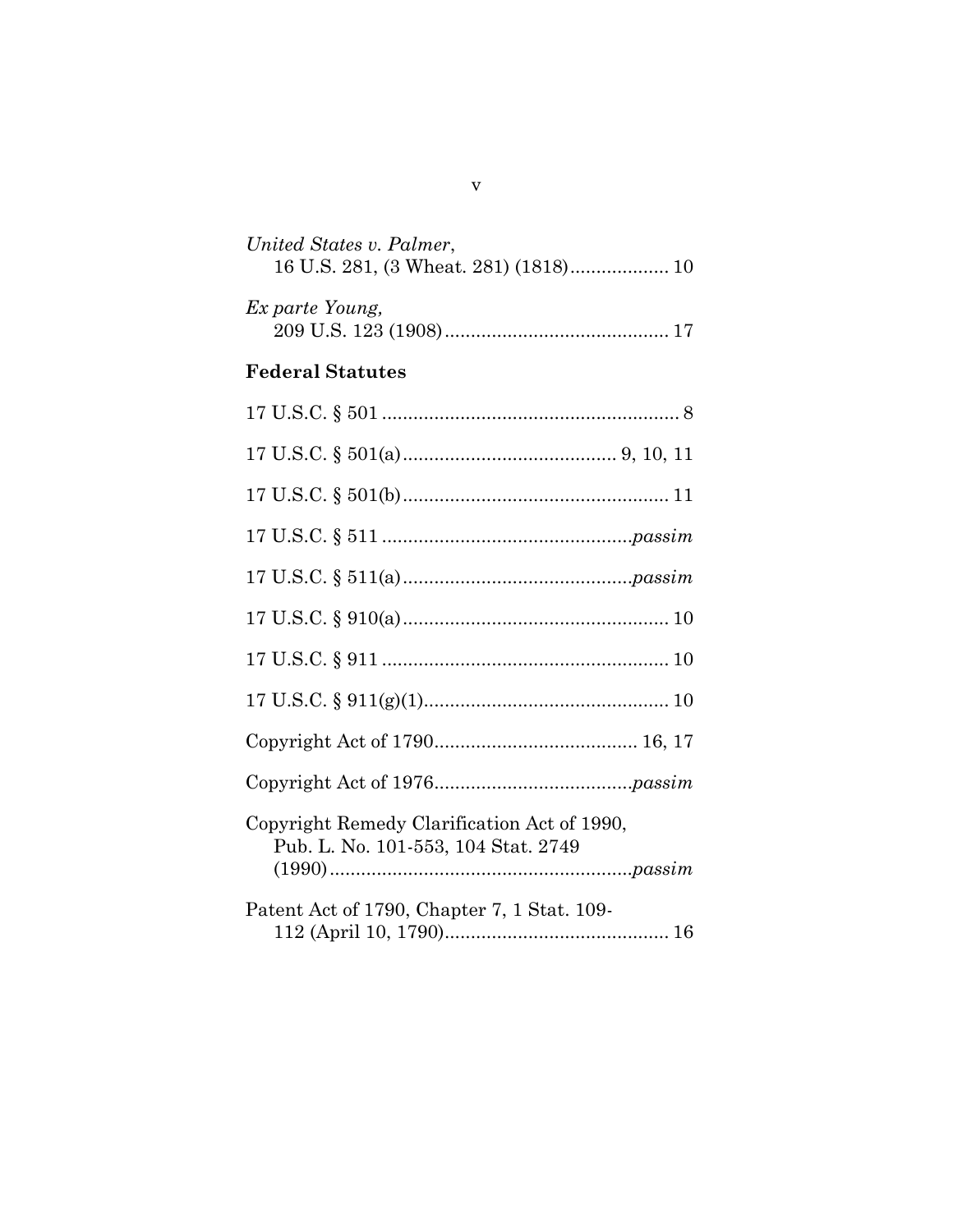| Patent and Plant Variety Protection<br>Remedy Clarification Act of 1992, Pub.<br>L. 102-560, 106 Stat. 4230 (1992) 13 |
|-----------------------------------------------------------------------------------------------------------------------|
| <b>State Statutes</b>                                                                                                 |
|                                                                                                                       |
|                                                                                                                       |
| Rules                                                                                                                 |
|                                                                                                                       |
| <b>Constitutional Provisions</b>                                                                                      |
| Constitution of the United States,                                                                                    |
| Constitution of the United States,<br>Fourteenth Amendment  3, 21, 26, 30                                             |
| Constitution of the United States,                                                                                    |
| Constitution of the United States,                                                                                    |
| Constitution of the United States,<br>Article I, Section 8, Clause 4  16                                              |
| Constitution of the United States,<br>Article I, Section 8, Clause 8  3, 7, 16, 20                                    |
| Constitution of the United States,                                                                                    |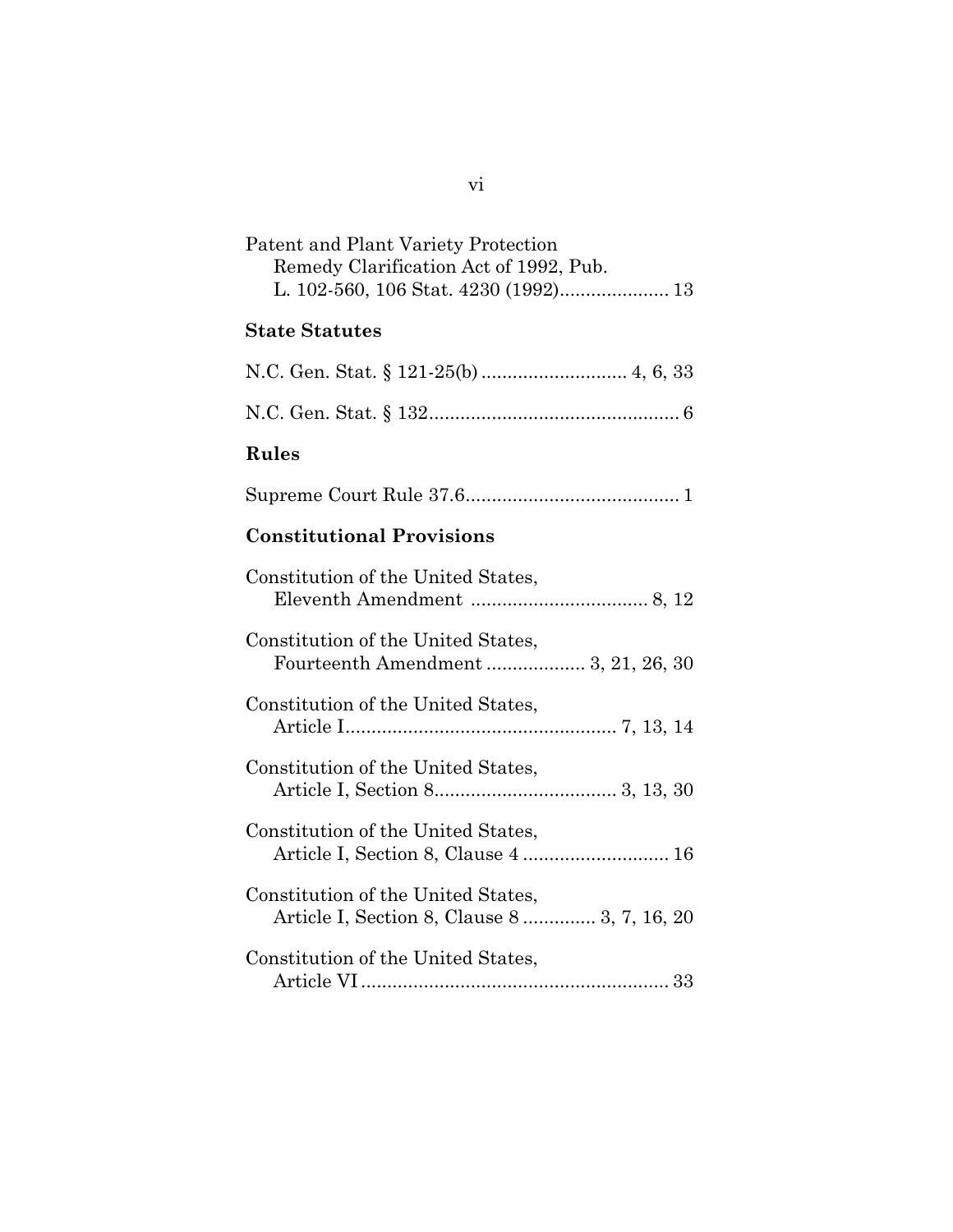# **Other Authorities**

| Copyright Remedy Clarification Act<br>(H.R.1131): Hearings Before the<br>Subcomm. on Courts, Intellectual<br>Property, and Administration of Justice<br>of the House Committee on the                                                                                                   |
|-----------------------------------------------------------------------------------------------------------------------------------------------------------------------------------------------------------------------------------------------------------------------------------------|
| Copyright Remedy Clarification Act (S.497):<br>Hearings Before the Subcomm. on<br>Patents, Copyrights, and Trademarks of<br>the Senate Comm. on the Judiciary,                                                                                                                          |
| The Federalist Papers, No. 43 (James                                                                                                                                                                                                                                                    |
| https://ipmall.law.unh.edu/sites/default/files<br>/hosted_resources/lipa/copyrights/Copyri<br>ght%20Remedy%20Clarification%20Act<br>%20and%20Copyright%20Office%20Rep<br>ort%20%28April%2012%20and%20July<br>%2011,%201989%29.pdf ("Compiled"<br>Hearing Notes," last visited August 1, |
| Journal of the Patent and Trademark Office<br>Society, 85 J. Pat. & Trademark Off.                                                                                                                                                                                                      |
| U.S. State Copyright Laws: Challenge and<br>Potential, 21 Stan. Tech. L. Rev. 66                                                                                                                                                                                                        |

vii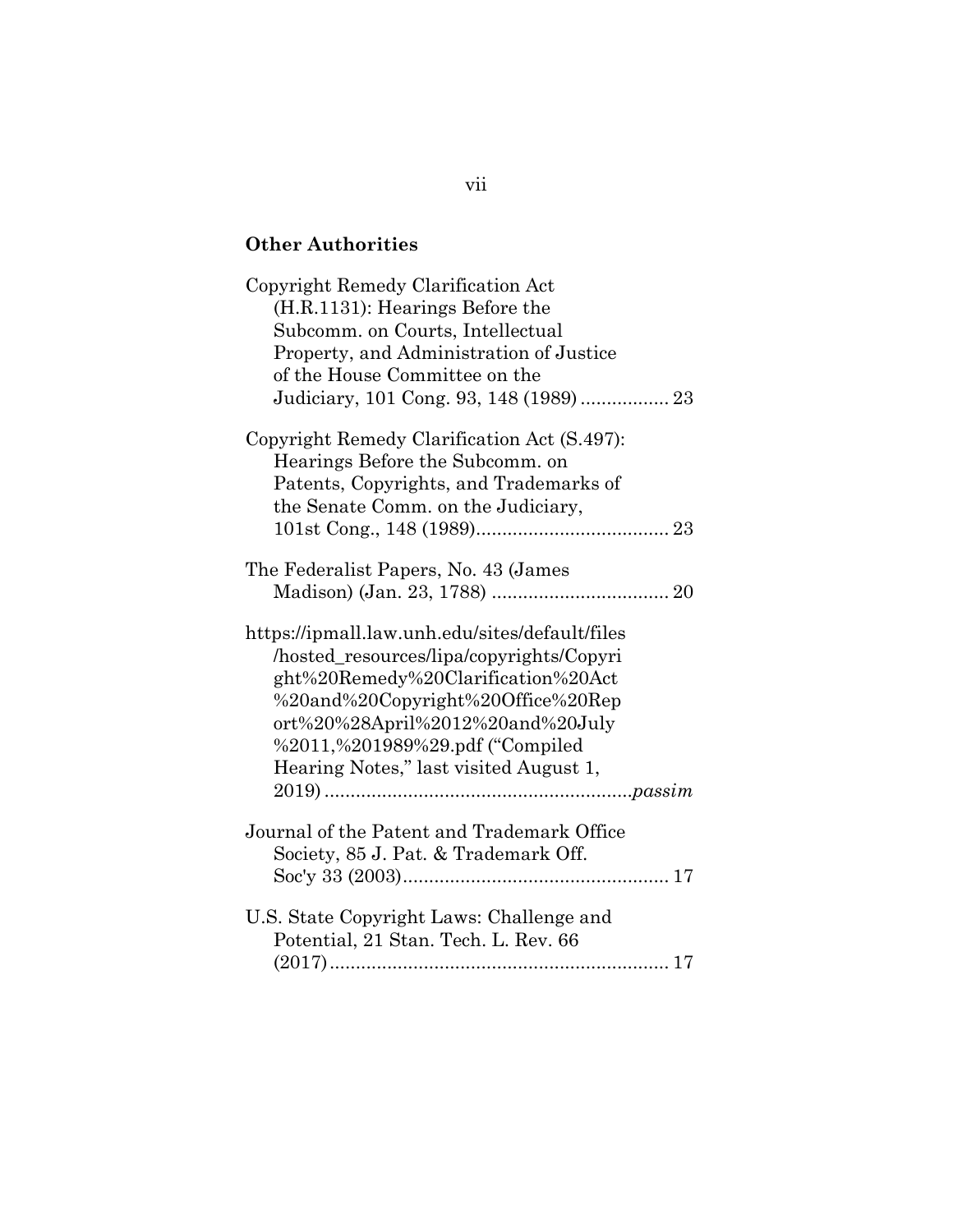William J. Rich, *Patent Rights and State Immunity*, 28 Fed. Cir. Bar J. 15 (2018)...*passim*

# viii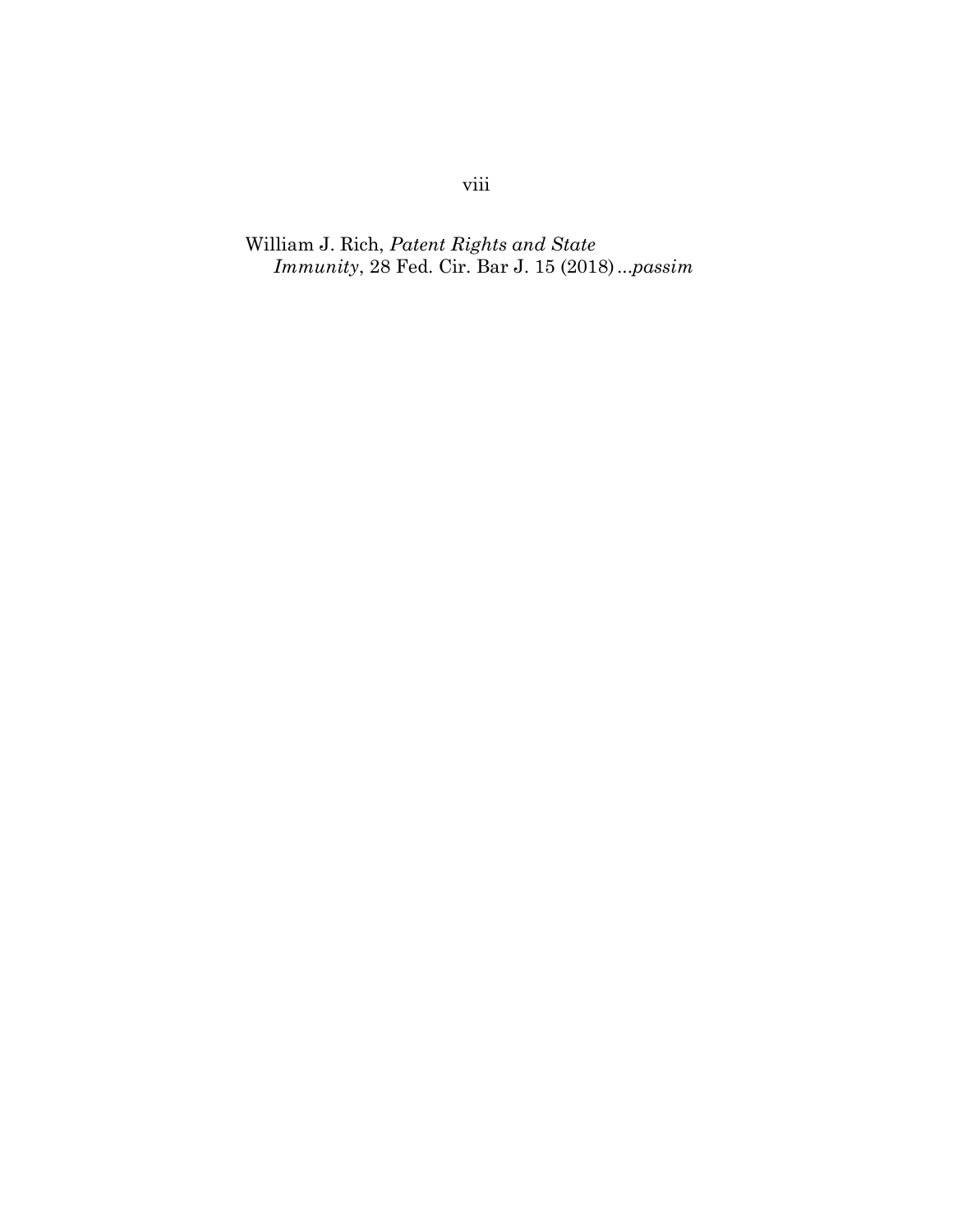#### I. QUESTION PRESENTED

Whether Congress validly abrogated state sovereign immunity via the Copyright Clarification Act, Pub. L. No. 101-553, 104 Stat. 2749 (1990), in providing remedies for authors of original expression whose federal copyrights are infringed by States.

# II. INTEREST OF  $AMICUS$   $CURLA E\rm ^1$

The Intellectual Property Law Association of Chicago ("IPLAC") respectfully submits this brief as amicus curiae in support of Petitioners Frederick L. Allen and Nautilus Productions, LLC.

IPLAC requests that this Court reverse the Fourth Circuit's decision in Allen et al. v. Cooper, et al., 895 F.3d 337 (4th Cir. 2018), and hold that Congress properly abrogated state sovereign immunity when enacting the Copyright Remedy Clarification Act of 1990, Pub. L. No. 101-553, 104 Stat. 2749 (1990).

Founded in 1884 in Chicago, Illinois, a principal forum for U.S. technological innovation and intellectual property litigation, IPLAC is the country's oldest bar association devoted exclusively to intellectual property matters. IPLAC's over 1,000

<span id="page-9-0"></span><sup>1</sup> Pursuant to Supreme Court Rule 37.6, no counsel for a party authored this brief in whole or in any part or made a monetary contribution intended to fund preparation or submission of the brief, and no person other than the *amicus* curiae, its members, or its counsel, made such a monetary contribution. On June 24, 2019, each party filed a blanket consent in this Court to the filing of amicus briefs.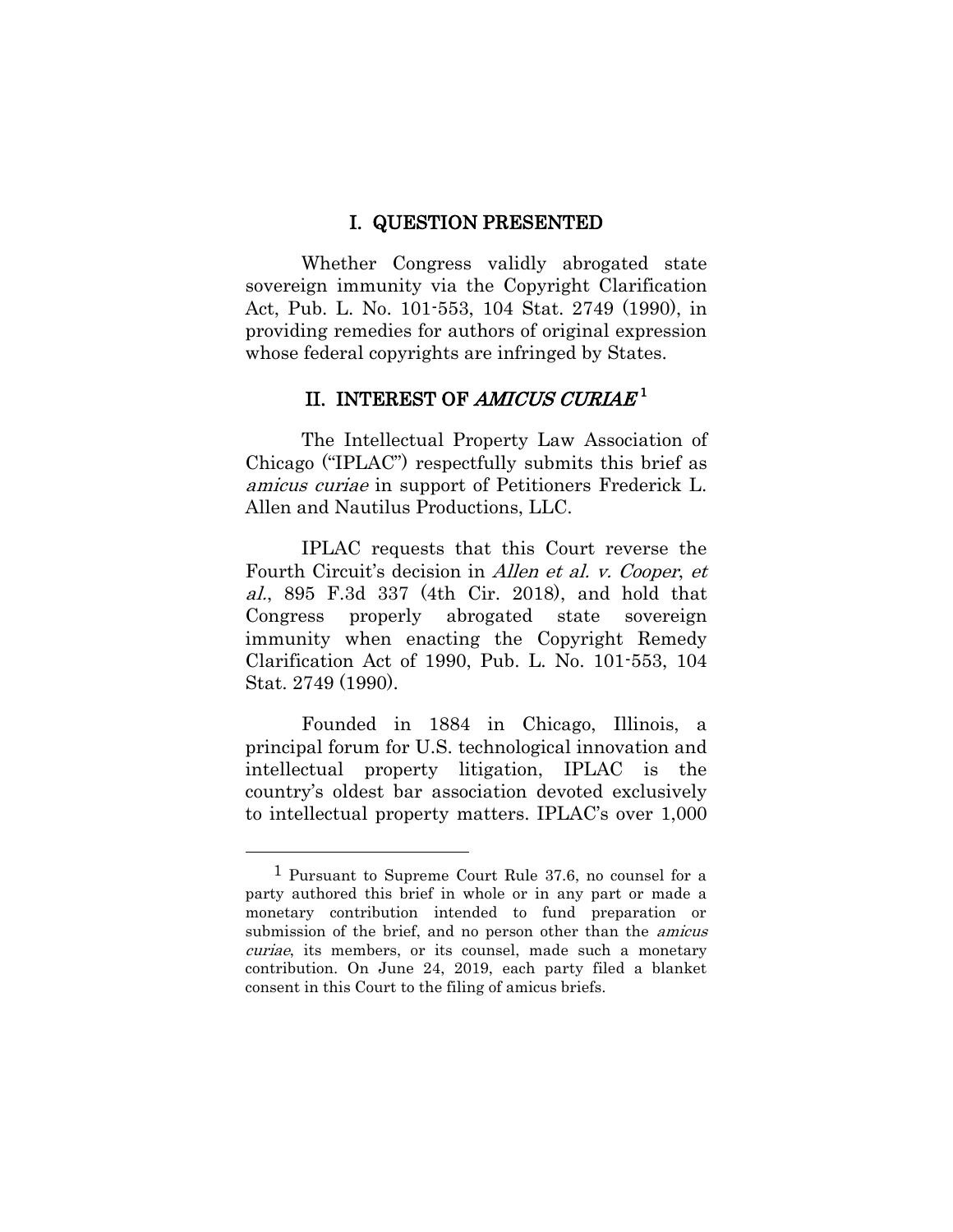voluntary members include attorneys in private and corporate practices in the areas of copyrights, patents, trademarks, trade secrets, and the legal issues they present before federal bars throughout the United States, as well as before the U.S. Patent and Trademark Office and the U.S. Copyright Office.<sup>2</sup> IPLAC's members represent innovators and accused infringers in roughly equal measure and are split roughly equally between plaintiffs and defendants in litigation.

As part of its central objectives, IPLAC is dedicated to aiding in developing intellectual property law, especially in the federal courts.<sup>3</sup>

#### III. SUMMARY OF ARGUMENT

IPLAC takes no position as to whether the actions of the State of North Carolina equate to copyright infringement. On the question presented,

 $2$  In addition to the required statement of footnote 1, IPLAC adds that after reasonable investigation, IPLAC believes that (a) no member of its Board or Amicus Committee who voted to prepare this brief, or any attorney in the law firm or corporation of such a member, represents a party to this litigation in this matter, (b) no representative of any party to this litigation participated in the authorship of this brief, and (c) no one other than IPLAC, or its members who authored this brief and their law firms or employers, made a monetary contribution to the preparation or submission of this brief.

<sup>3</sup> Although over 30 federal judges are honorary members of IPLAC, none of them was consulted or participated in any way regarding this brief.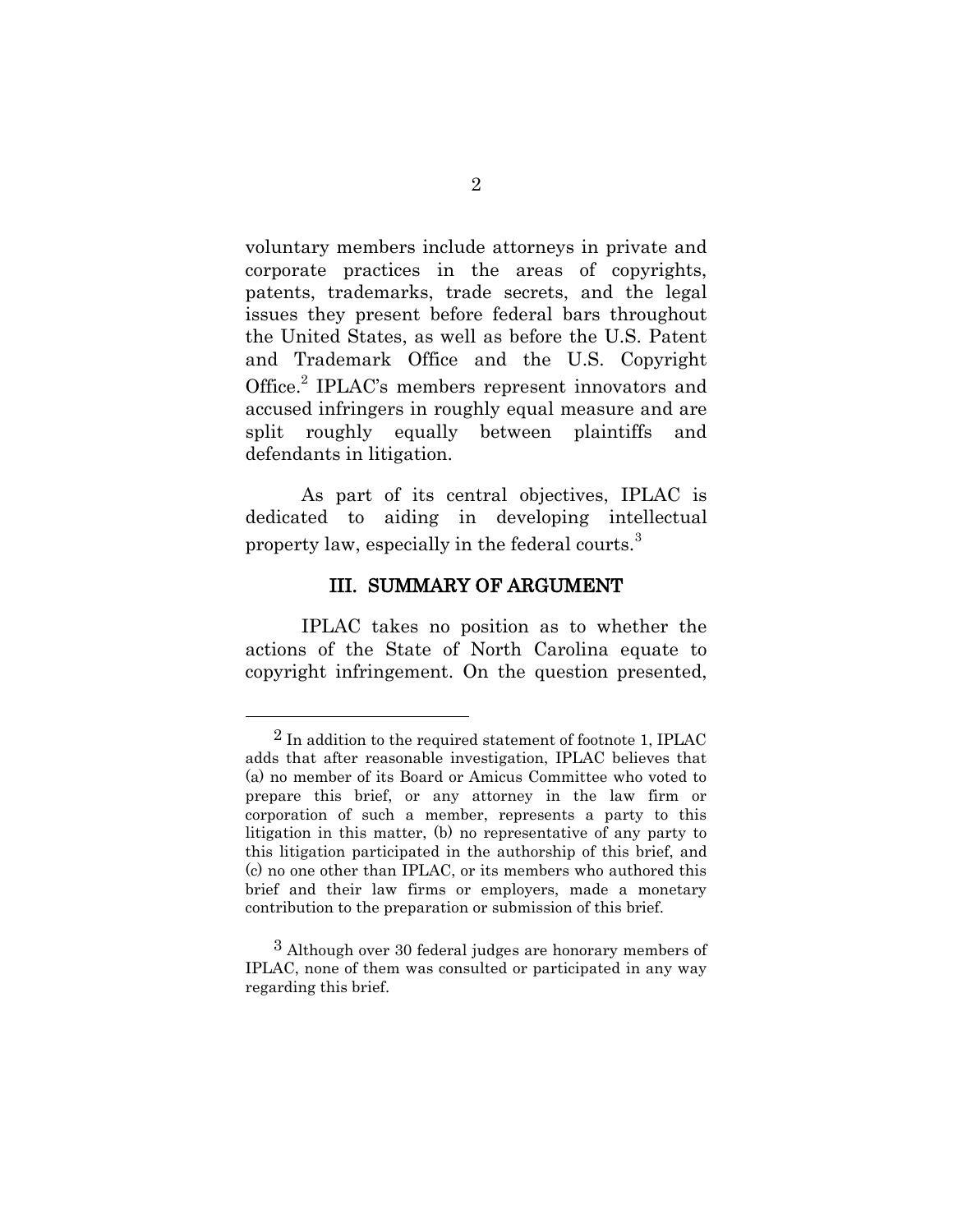the Fourth Circuit's decision should be reversed for separate, but related, reasons.

First, when Congress amended the Copyright Act in 1990 by enacting the Copyright Remedy Clarification Act ("CRCA"), it used clear and unambiguous language stating that the statute abrogates state sovereign immunity. This Court should accept Congress's unequivocal expression of the intent to abrogate sovereign immunity and reverse the Fourth Circuit.

<span id="page-11-2"></span><span id="page-11-1"></span>Second, this Court should hold that Congress may validly legislate the abrogation of sovereign immunity under its Article I, Section 8 powers. The record supports a conclusion that the Framers foresaw limited abrogation under Article I, Section 8, Clause 8, to achieve the nationwide harmonized copyright and patent system in place today. This Court has rarely departed from that rule and IPLAC respectfully urges the Court to reverse the Fourth Circuit's decision for this additional reason.

<span id="page-11-0"></span>Third, because the Congressional power to establish copyright protection is a Constitutional power, Congress may exercise that power without expressly referring to the Fourteenth Amendment so long as there is a legislative record supporting the Congressional action. Here that record is significant and substantial. There is no question that Congress reacted to rampant state infringement of copyright without due process and just compensation being available to authors. This confirms Congress's intent to abrogate state sovereign immunity under the Fourteenth Amendment, including the Due Process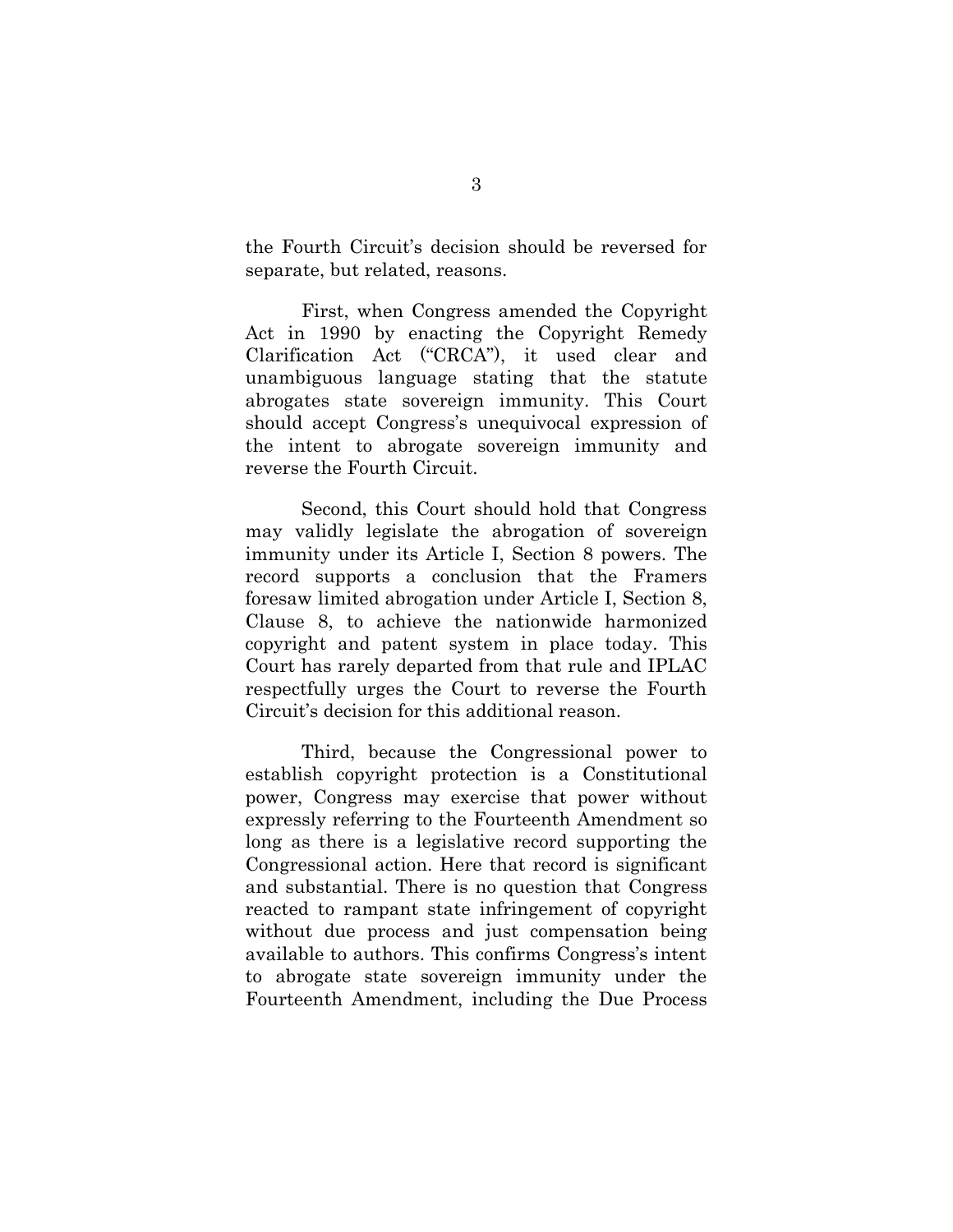and/or the Privileges or Immunities Clauses of that Amendment.

Fourth, this case presents an unprecedented opportunity for the Court to solidify the method by which Congress may validly abrogate state sovereign immunity. Specifically, the Court should hold that sovereign immunity may be abrogated under the Fourteenth Amendment as well as through the Intellectual Property Clause of Article I, Section 8 of the Constitution. When sovereign immunity is available as a defense in copyright matters, copyright authors risk substantial harm with no recourse. As a result, authors and creators have less incentive and in instances, perhaps, no incentive, to create art, if the states may infringe at will.

<span id="page-12-0"></span>Finally, IPLAC respectfully requests that this Court conclude that N.C. Gen. Stat. § 121-25(b) is preempted by the Copyright Act. North Carolina's attempt to define what falls into the public domain conflicts with the Copyright Act. If the North Carolina statute remains and other states follow North Carolina's lead, the country will end up with a poor hodge-podge of state laws affecting the exclusive powers available to the creators of copyrighted works under the Constitution.

For these reasons, IPLAC respectfully requests that this Court reverse the Fourth Circuit and hold the CRCA is a valid abrogation of state sovereign immunity.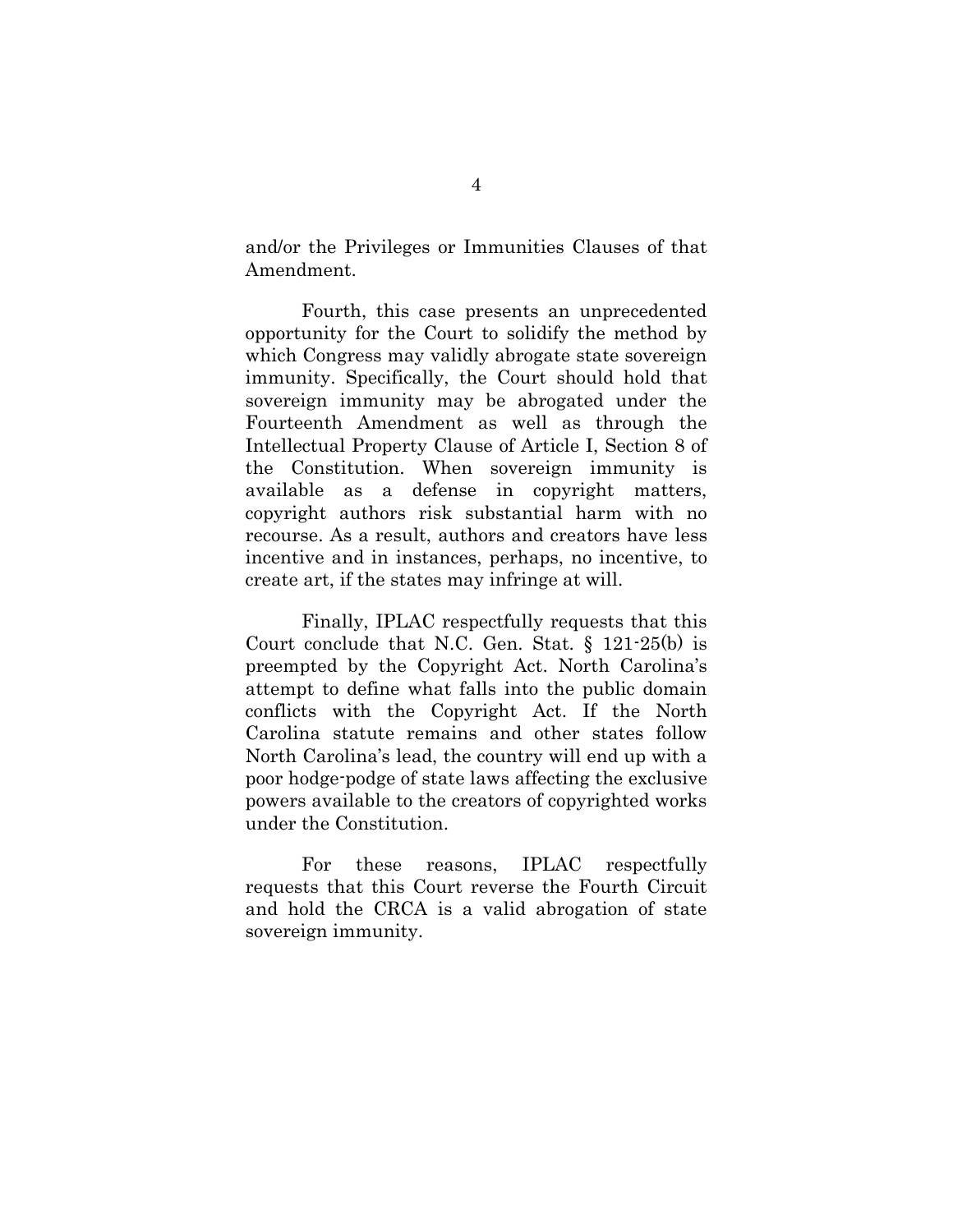#### IV. SUMMARY OF FACTS4

In 1718, the Queen Anne's Revenge, the flagship of pirate Blackbeard, ran aground off the coast of North Carolina and was abandoned. Over 250 years later, Intersal, Inc., a research and salvage company, entered into an agreement with the North Carolina Department of Natural and Cultural Resources to salvage the shipwreck and recover relics. The North Carolina state government considers the shipwreck to be a historic artifact and a source of public and tourist interest.

Petitioner Allen is a videographer and owner of Petitioner Nautilus Productions, LLC. Over the course of more than twenty years and under contract with the research and salvage firm, Intersal, they recorded and documented the salvage of the shipwreck.

From 1996 to 2013, Petitioner Allen and his company Nautilus took many original photographs and videos of the wreck, and the salvaging operations. Allen received 13 copyright registrations in these materials (collectively the "works") from the U.S. Copyright Office and subsequently used the works for commercial purposes.

In October 2013, North Carolina, through its Department of Natural Resources and Cultural Resources (the "North Carolina Department"), copied

<sup>4</sup> See generally, Allen v. Cooper, 895 F.3d 337, 343-46 (4th Cir. 2018)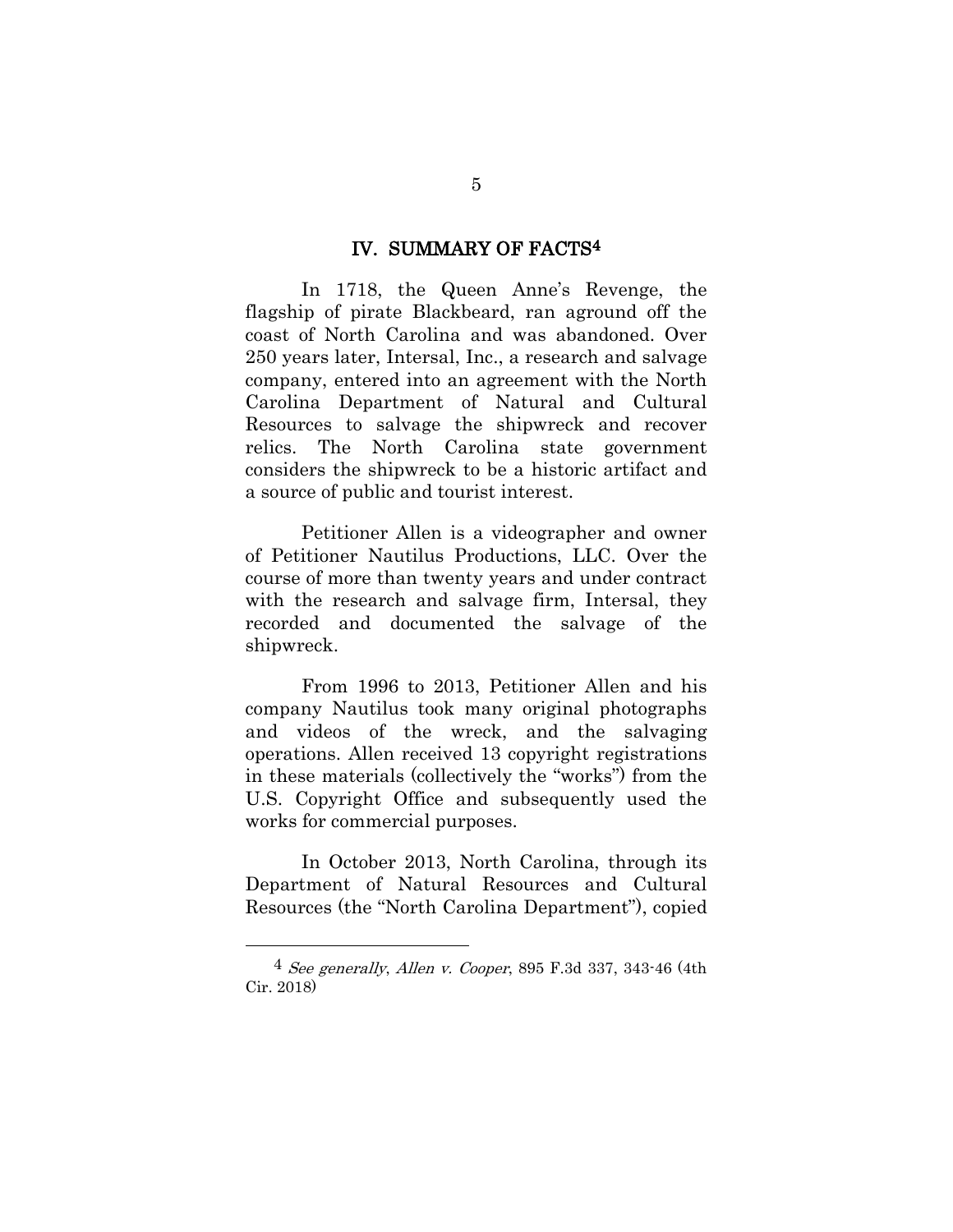and displayed Petitioners' works by uploading and posting images online and in print media. This was done without the authorization of Allen and Nautilus. Nautilus brought suit for copyright infringement and the parties settled on October 15, 2013, with the agreement that North Carolina would not infringe the works anymore. This was the only agreement directly between the North Carolina Department and Nautilus and Allen.<sup>5</sup>

<span id="page-14-0"></span>Despite the settlement, Petitioners allege that North Carolina resumed its infringing activities, after originally taking down the offending images. Further, on August 18, 2015, North Carolina passed H.B. 184, N.C. Gen. Stat. § 121-25(b), dubbed "Blackbeard's Law."<sup>6</sup> The face of that law suggests an attempt to avoid liability for infringing actions by converting any "photographs, video recording, or other documentary materials," into public records, when they pertain to a shipwreck or its contents, artifacts, or historical materials, in custody of any

<sup>5</sup> The North Carolina Department was given authorization for the limited use of some of the works, in museums, exhibits for educational purposes, and research.

<sup>6</sup> N.C. Gen. Stat. § 121-25(b) states:

<span id="page-14-1"></span>All photographs, video recordings, or other documentary materials of a derelict vessel or shipwreck or its contents, relics, artifacts, or historic materials in the custody of any agency of North Carolina government or its subdivisions shall be a public record pursuant to Chapter 132 of the General Statutes.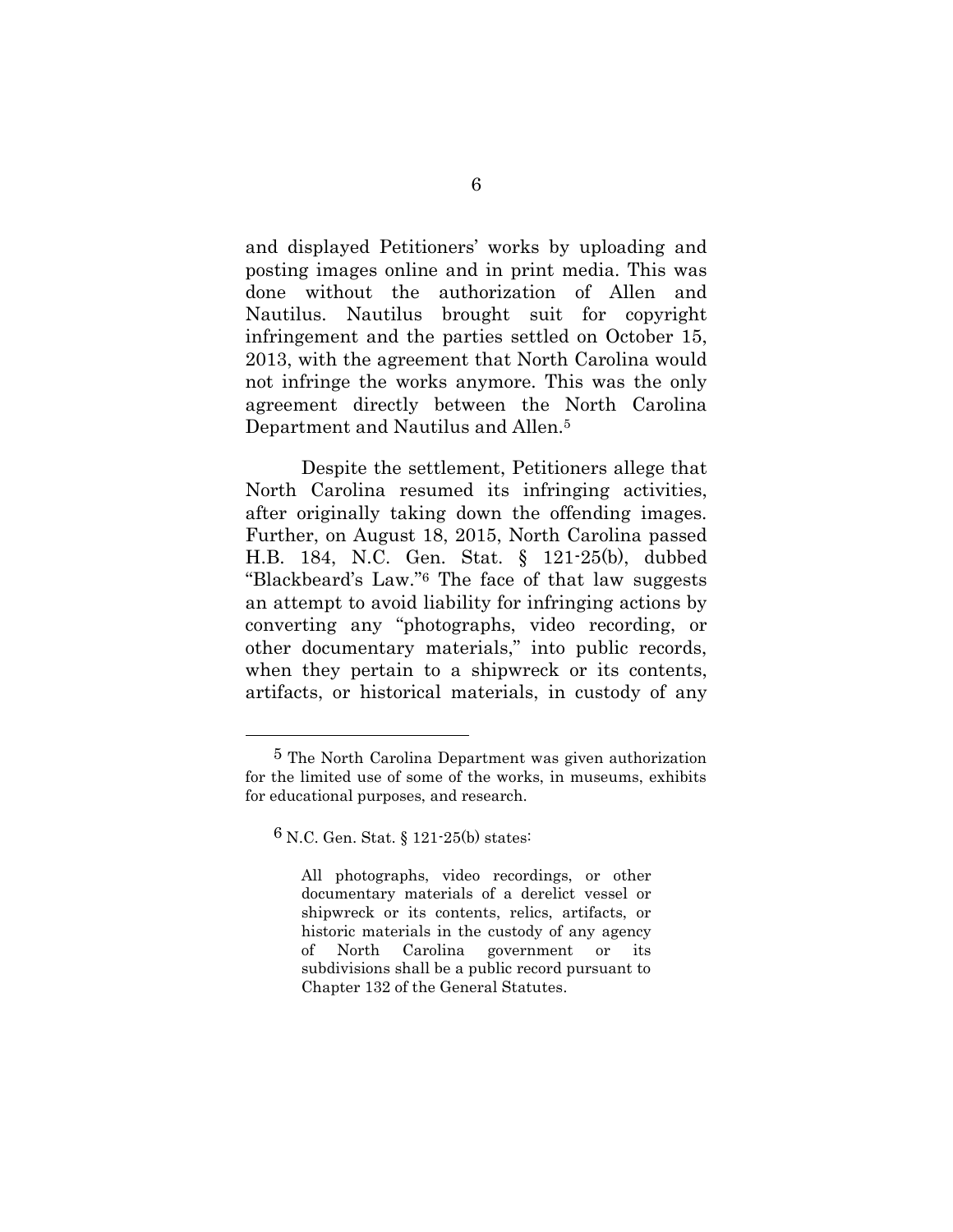agency of the North Carolina government. The statute provides no remedy available to copyright holders if the state uses such "public" records.

On December 1, 2015, Petitioners filed suit in the U.S. District Court for the Eastern District of North Carolina, claiming infringement of their works under the Copyright Act. North Carolina moved to dismiss the claim based on the doctrine of state sovereign immunity, as defined in *Florida Prepaid*, which in turn relied on Seminole Tribe. See Florida Prepaid Postsecondary Educ. Expense Bd. v. Coll. Sav. Bank, 527 U.S. 627, 636-38 (1999); Seminole Tribe v. Florida, 517 U.S. 44, 74-76 (1996). The District Court denied the motion, holding that in passing the 1990 CRCA Congress clearly and unambiguously stated the intent to abrogate state sovereign immunity in copyright infringement matters. In addition, the District Court held that while Congress may not rely on Article I, Section 8, clause 8 of the Constitution to abrogate state sovereign immunity, the record, in this case, showed that Congress was acting under Section 5 of the Fourteenth Amendment, in responding to state infringement and abuse of copyrights. Allen v. Cooper, 244 F. Supp. 3d 525, 535-37 (E.D.N.C. 2017).

<span id="page-15-1"></span><span id="page-15-0"></span>North Carolina appealed that decision and the Fourth Circuit reversed the District Court. The Fourth Circuit panel held that any reliance, on Article I of the Constitution, even if coupled with the Due Process and Privileges or Immunities Clauses of the Fourteenth Amendment, was an invalid basis for abrogation of state sovereign immunity. The Circuit also held that Congress did not make it clear that it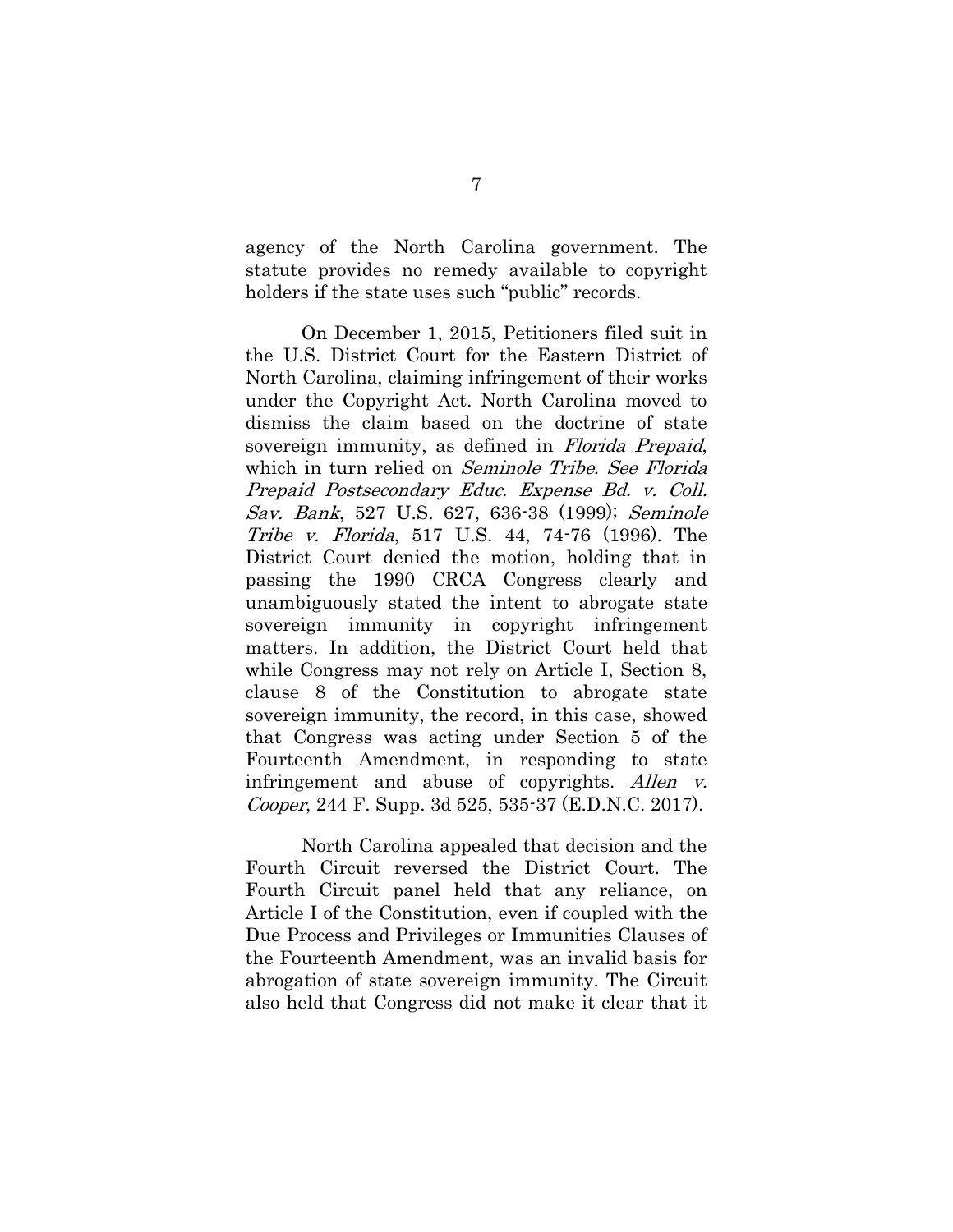was relying on Section 5 of the Fourteenth Amendment as the source of authority, and therefore there was no valid basis supporting abrogation of state immunity. Allen v. Cooper, 895 F.3d at 349-50.

Allen and Nautilus appeal the Fourth Circuit's decision.

#### V. ARGUMENT

## A. SECTION 511 OF THE COPYRIGHT ACT IS A CLEAR AND UNAMBIGUOUS ABROGATION OF STATE SOVEREIGN IMMUNITY AND THIS COURT SHOULD HONOR CONGRESSIONAL INTENT AND REVERSE THE FOURTH CIRCUIT.

The focus of this case is the application of amendments to the copyright statutes made by the CRCA of 1990. For purposes of this case, the important amendment was to add Section 511 and amend Section 501 of chapter 5, title 17 of the United States Code. The added Section 511(a) is expressly an elimination of sovereign immunity to states, their agencies, and officers, in toto:

> <span id="page-16-0"></span>Any State, any instrumentality of a State, and any officer or employee of a State or instrumentality of a State acting in his or her official capacity, shall not be immune, under the Eleventh Amendment of the Constitution of the United States or under any other doctrine of sovereign immunity, from suit in Federal court by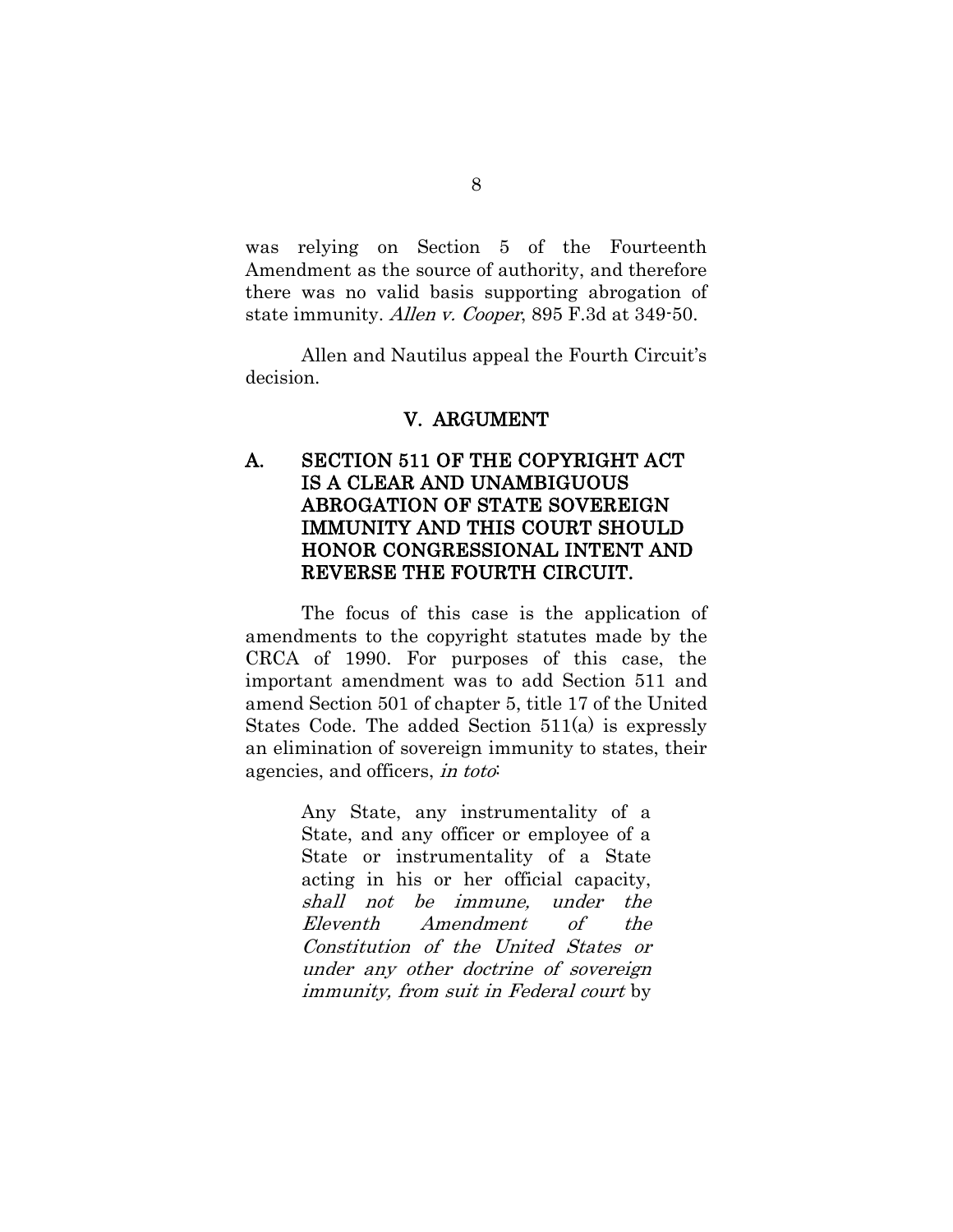any person, including any governmental or nongovernmental entity, for a violation of any of the exclusive rights of a copyright owner provided by sections 106 through 119, for importing copies of phonorecords in violation of section 602, or for any other violation under this title.

17 U.S.C. § 511(a) (emphasis added).

Congress did not stop there. The CRCA also amended Section 501(a) of title 17 to add a defintion making the states subject to the reach of the copyright laws. That section, with the amendment emphasized, is:

> Anyone who violates any of the exclusive rights of the copyright owner as provided by sections 106 through 122 or of the author as provided in section 106A(a), or who imports copies or phonorecords into the United States in violation of section 602, is an infringer of the copyright or right of the author, as the case may be. For purposes of this chapter (other than section 506), any reference to copyright shall be deemed to include the rights conferred by section  $106A(a)$ . As used in this subsection, the term "anyone" includes any State, any instrumentality of a State, and any officer or employee of a State or instrumentality of a State acting in his or her official capacity. Any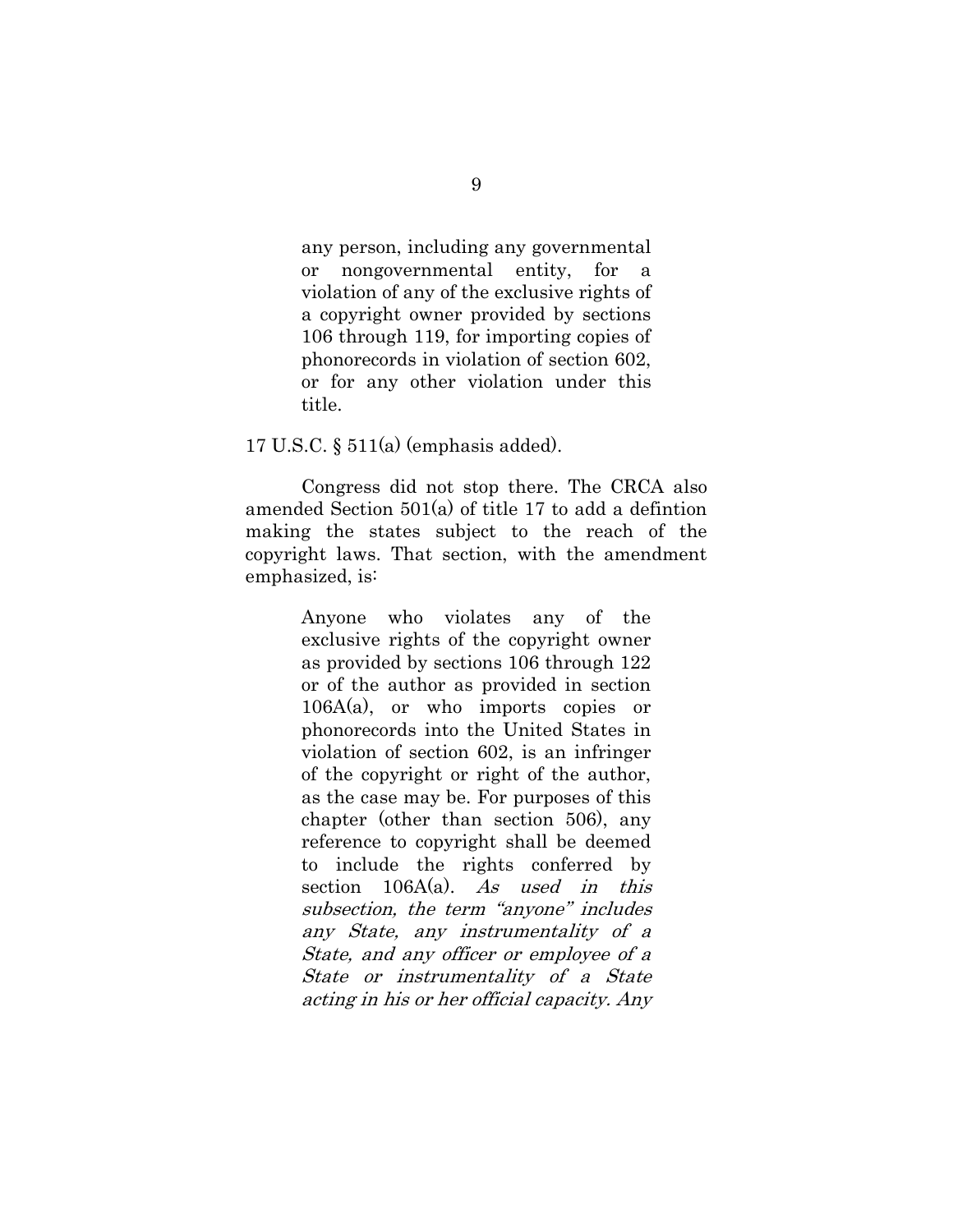State, and any such instrumentality, officer, or employee, shall be subject to the provisions of this title in the same manner and to the same extent as any nongovernmental entity. 7

17 U.S.C. § 501(a) (emphasis added).

This Court has instructed that when the legislature is clear as to its intention, courts are bound to honor that intention. United States v. Palmer, 16 U.S. (3 Wheat. 281) 281, 290 (1818) ("when the legislature manifests this clear understanding of its own intention, which intention consists with its words, courts are bound by it."). Both parties and the Fourth Circuit agree to the meaning of Section 511, and there is no question as to its intent. The plain, unabiguous words in Section 511(a) have only one meaning: the abrogation of state sovereign immunity for copyright infringement.

Every term and phrase used in Section 511(a) leads to this singlar result. As noted, the CRCA also explicitly amended Section 501(a) of the copyright statute relating to "infringement of copyright" to include "any state, any instrumentality of a state, and any officer or employee of a state or instrumentality of a state, acting in his or her official capacity," as being in the defined group of "anyone"

<sup>7</sup> Congress also amended Sections 910(a) and 911 of the Copyright Act, with the CRCA. These sections pertain only to mask works and add the same above language subjecting state actors to liability. See 17 U.S.C.  $\S$  910(a) and 911(g)(1).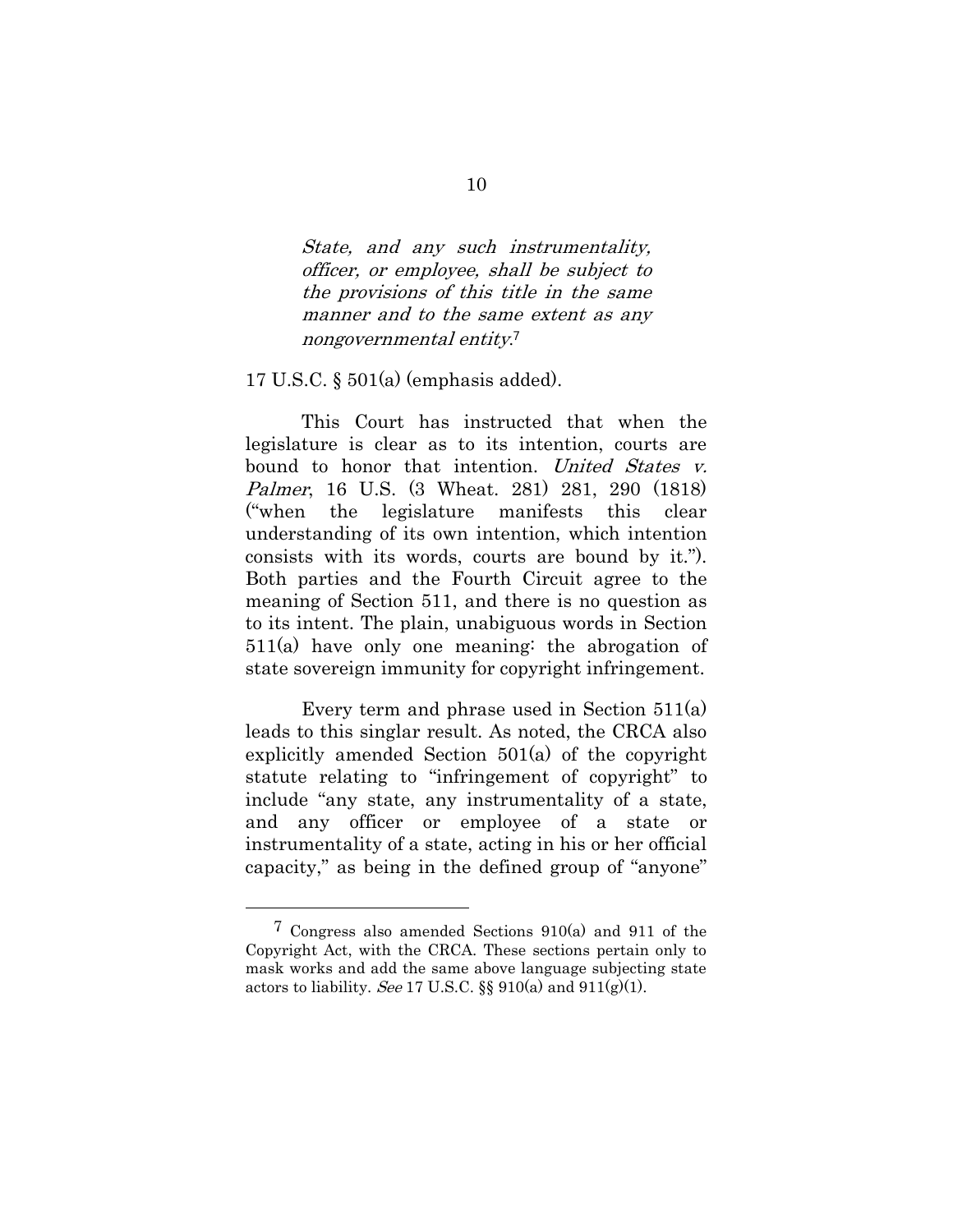used in the Copyright Act. That language therefore subjected North Carolina to the Act. CRCA, 1990 Enacted H.R. 3045, 101 Enacted H.R. 3045, 104 Stat. 2749, 101 P.L. 553, 1990 Enacted H.R. 3045, 101 Enacted H.R. 3045. Moreover, Section 501(a) provides that all of those state actors are subject to the entirey of Title 5 "in the same manner and to the same extent as any nongovernmental entity." 17 U.S.C. § 501(a). This, of course, includes violations of the copyrigtht owner's exclusive rights and subject to the remedies described in 17 U.S.C. § 501(b). Such remedies include impoundment of infringing materials, actual damages, statutory damages, profit damages, costs, and attorney's fees under the Copyright Act. Id. A crystal glass could not be clearer than this statute. This case presents an unambiguous Congressional intent to subject states and state actors to Section 511 of the Copyright Act.

Here, the expression of Congress also stated that "[a]ny State … shall not be immune under the Eleventh Amendment … or any other doctrine of soverign immunity from any suit in Federal court" for copyright infringement. 17 U.S.C. § 511(a) (emphasis added). And, "any state" means just that; the definition provided by Congress in Section 501(a) gives states no way to escape the coverage of the Copyright Act.

Looking at "the particular statutory language at issue, as well as the language and design of the statute as a whole," Congress plainly intended to hold states and state actors responsible for copyright infringement. *McCarthy v. Bronso*n, 500 U.S. 136, 139 (1991); see also Crandon v. United States, 494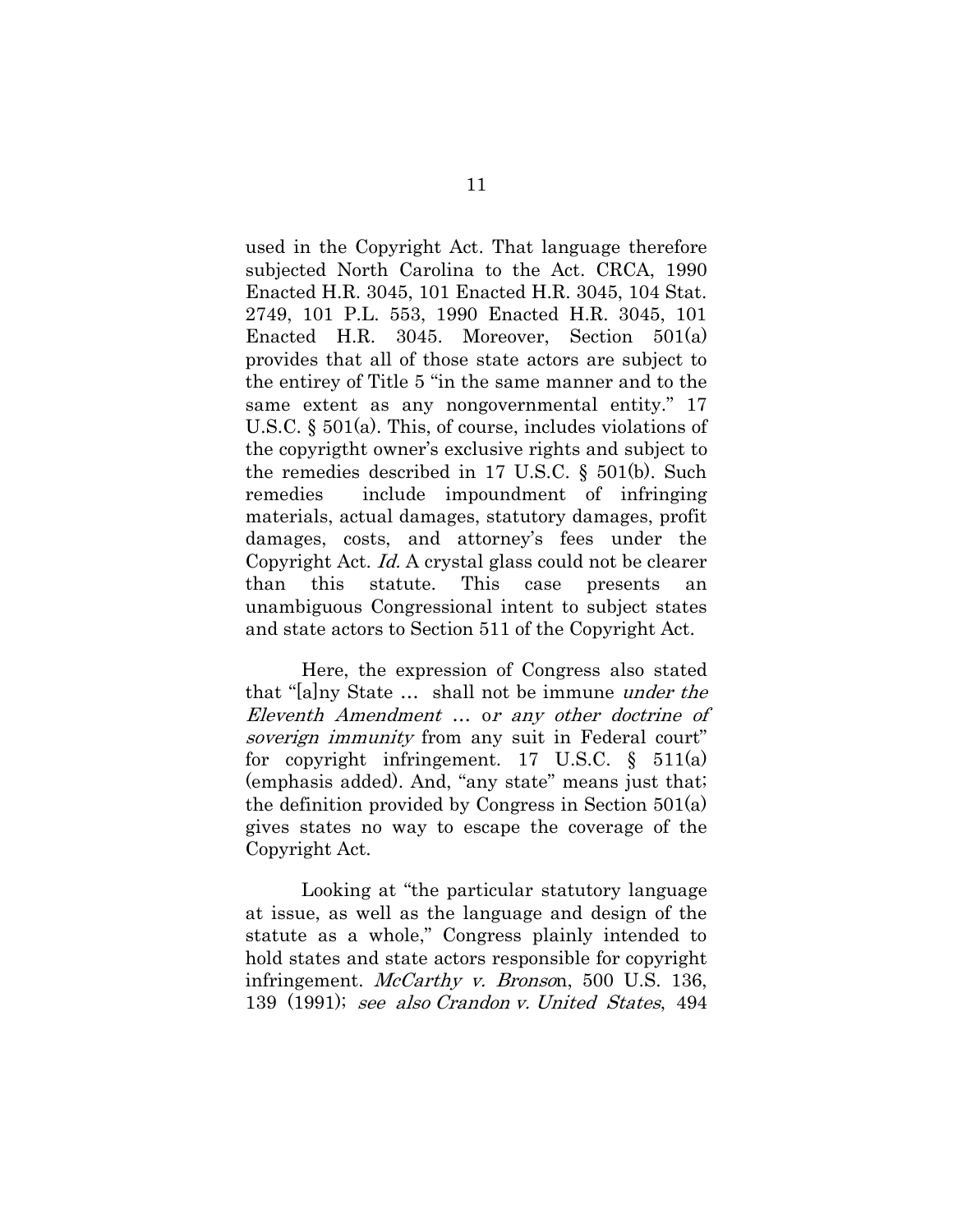U.S. 152, 158 (1990) ("In determining the meaning of the statute, we look not only to the particular statutory language, but to the design of the statute as a whole and to its object and policy"). The language in Section 511(a) and the design of the Copyright Act do not give rise to any other possible interpretation. The inquiry must end there.

The inquiry into applicability of a statute ends "[if the statute] clear[ly] and unambiguous[ly] and plainly expresses the legislative intent" and "the court will enforce the plain meaning without resort to interpretation" Ashworth v. Albers Med., Inc., 395 F. Supp. 2d 395, 405 (S.D. W. Va. 2005); see also Connecticut Nat. Bank v. Germain, 503 U.S. 249, 253-254 (1992) (quoting Rubin v. United States, 449 U.S. 424, 430 (1981)) ("We have stated time and again that courts must presume that a legislature says in a statute what it means and means in a statute what it says there. When the words of a statute are unambiguous, then, this first canon is also the last: the 'judicial inquiry is complete.'"). Because Section 511(a) is unambiguous, this Court should reverse the Fourth Circuit, and hold Section 511 is an unambiguous statute applicable to and enforceable against states.

<span id="page-20-0"></span>Here, the Fourth Circuit recognized the unambiguous feature of Section 511(a), stating: "It is well established that any abrogation of a State's Eleventh Amendment immuity requires both a clear statement of congressional intent—which, to be sure, § 511 provides—and a valid exercise of congressional power." Allen v. Cooper, 895 F.3d at 347. Given the Fourth Circuit's agreement that Section 511 is a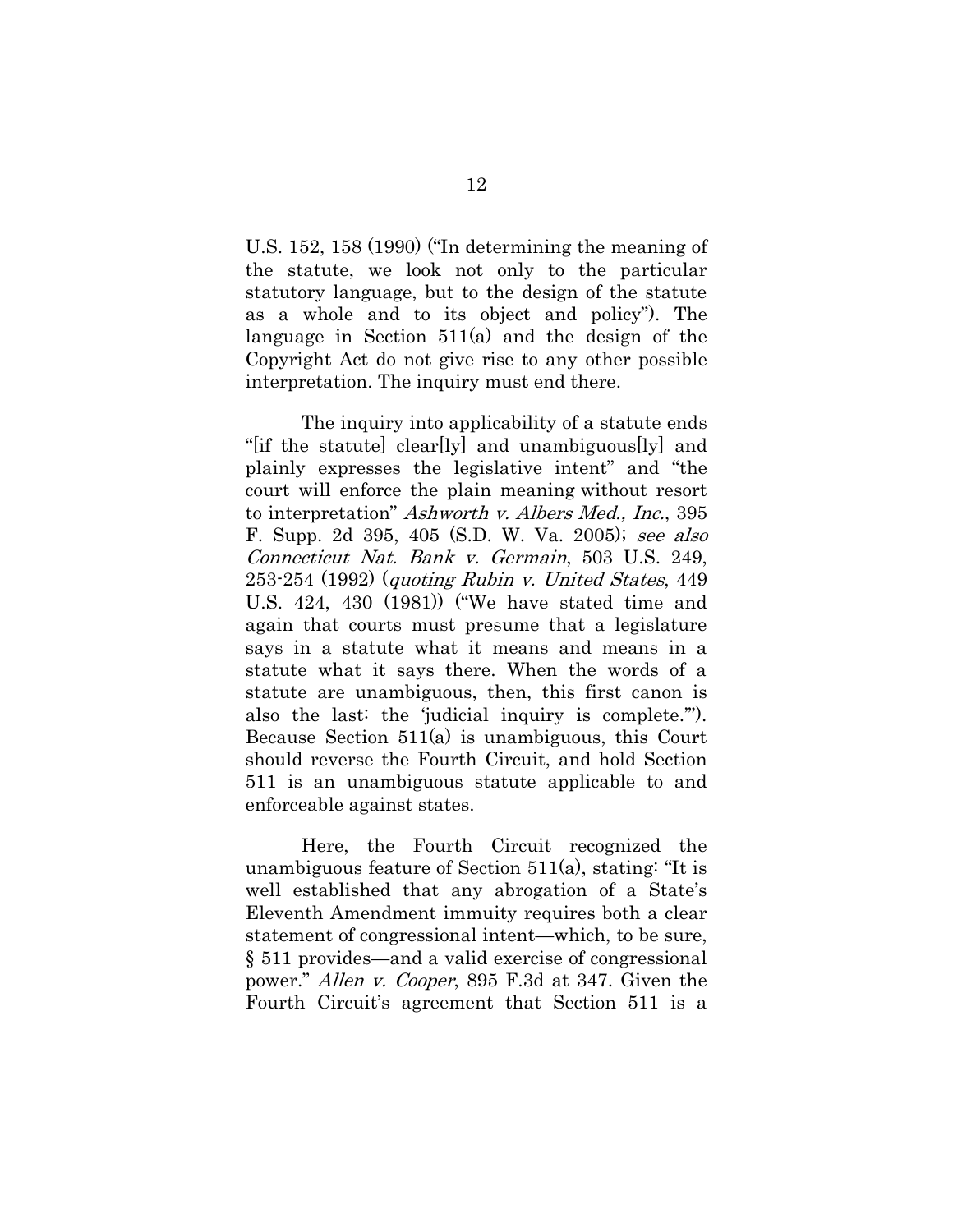"clear statement" of Congressional intent to abrogate state soverign immunity, the question turns to whether Congress validly exercised its powers.

## B. THIS COURT'S PRECEDENT SUPPORTS A FINDING THAT 17 USC § 511 VALIDLY ABROGATED SOVEREIGN IMMUNITY UNDER CONGRESSIONAL ARTICLE I POWERS.

The Court should reverse the Fourth Circuit's erroneous holding and find that Congress validly abrogated state sovereign immunity under Section 511 of the CRCA. The law has evolved, and sovereign immunity abrogation must also be considered under Article I, Section 8 of the Constitution.

<span id="page-21-2"></span><span id="page-21-1"></span>Many courts, including the Fourth Circuit in this case, have incorrectly relied on Seminole Tribe for the assertion that Congress cannot abrogate sovereign immunity under its Article I powers. Seminole Tribe, 517 U.S. at 76. In that case, and again in Florida Prepaid, this Court refrained from discussing broad applicability of the Intellectual Property Clause. Id.; Florida Prepaid, 527 U.S. at 636-38. This Court, relying on Seminole Tribe, invalidated abrogation under the Patent Remedy Clarification Act in Florida Prepaid, but for the reasons below, those cases should no longer be considered applicable. Florida Prepaid, 527 U.S. at 636.

<span id="page-21-0"></span>Indeed, continued reliance on those two cases should be revisited because seven years after Florida *Prepaid*, this Court explicitly deemed the assumption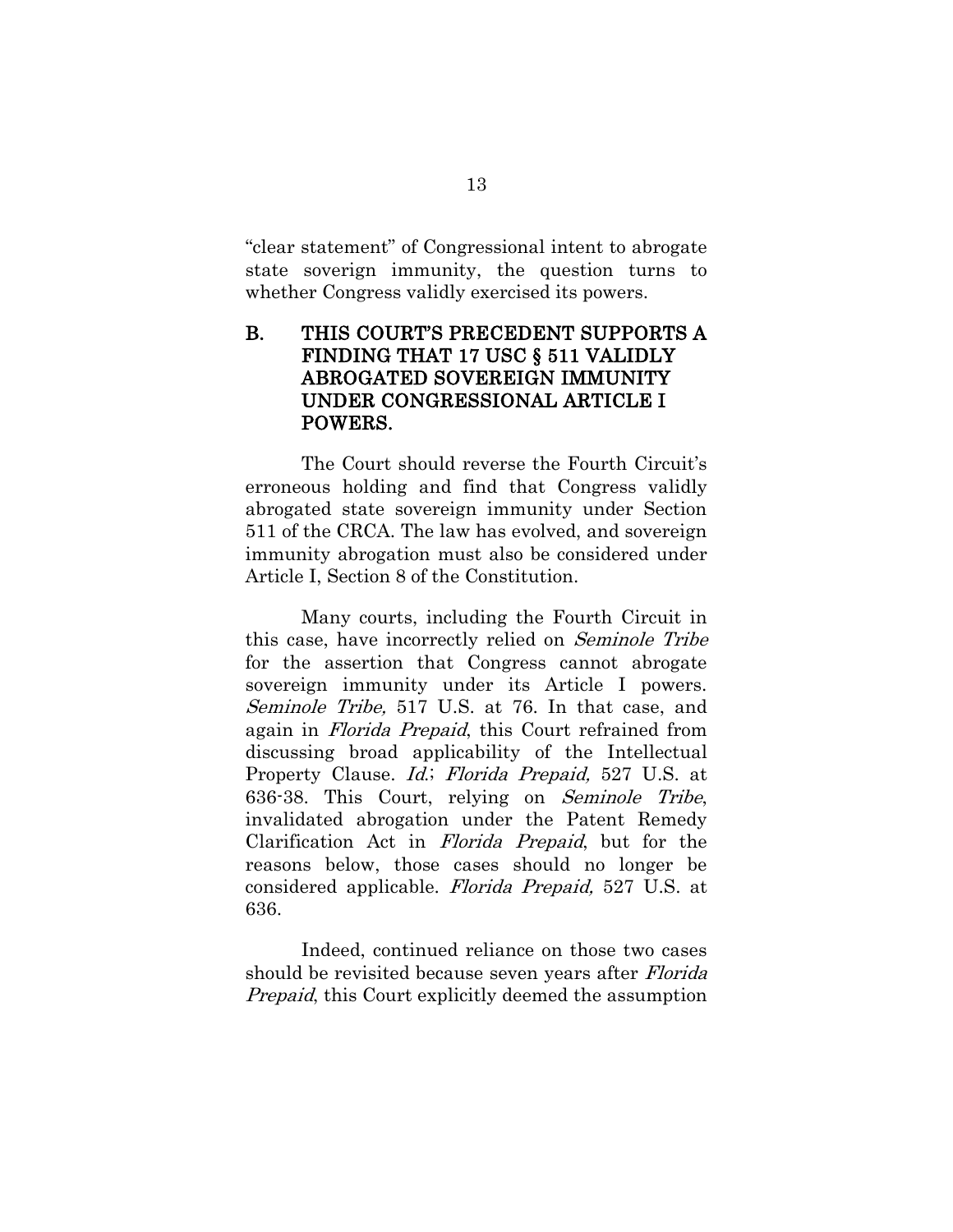underlying the holding in Seminole Tribe was "erroneous" and the Court is "not bound to follow our dicta in a prior case." Cent. Va. Cmty. Coll. v. Katz, 546 U.S. 356, 363 (2006). Recognition of the erroneous nature of Seminole Tribe means other cases relying on it should not survive either. Florida *Prepaid* is one of those cases.

<span id="page-22-0"></span>The Court in *Seminole Tribe* assumed that the Bankruptcy Clause under Article I and derivatives therein did not validly abrogate sovereign immunity. Seminole Tribe 517 U.S. at 65. This assumption was dicta and erroneous as noted in Katz and not followed there. *Katz*, 546 U.S. at 363.8

Referring to the Bankruptcy Clause in Article I at issue in Katz, this Court concluded that the Framers would have foreseen limited abrogation when including that clause, and enacting subsequent legislation:

> It is appropriate to presume that the Framers of the Constitution were familiar with the contemporary legal

<sup>8</sup> The Fourth Circuit refused any argument using Katz, because that case discussed the Bankruptcy Clause rather than the Intellectual Property Clause. See Allen, v. Cooper, 895 F.3d at 348. However, the court failed to mention that Seminole Tribe is entirely focused on the bankruptcy clause, and Florida Prepaid is based on Seminole Tribe. Seminole Tribe, 517 U.S. at 73-73; Florida Prepaid, 527 U.S. at 636. The conclusion that Katz's Bankruptcy Clause focus makes it irrelevant is therefore erroneous. Both clauses are part of the enumerated powers given to Congress by the Constitution.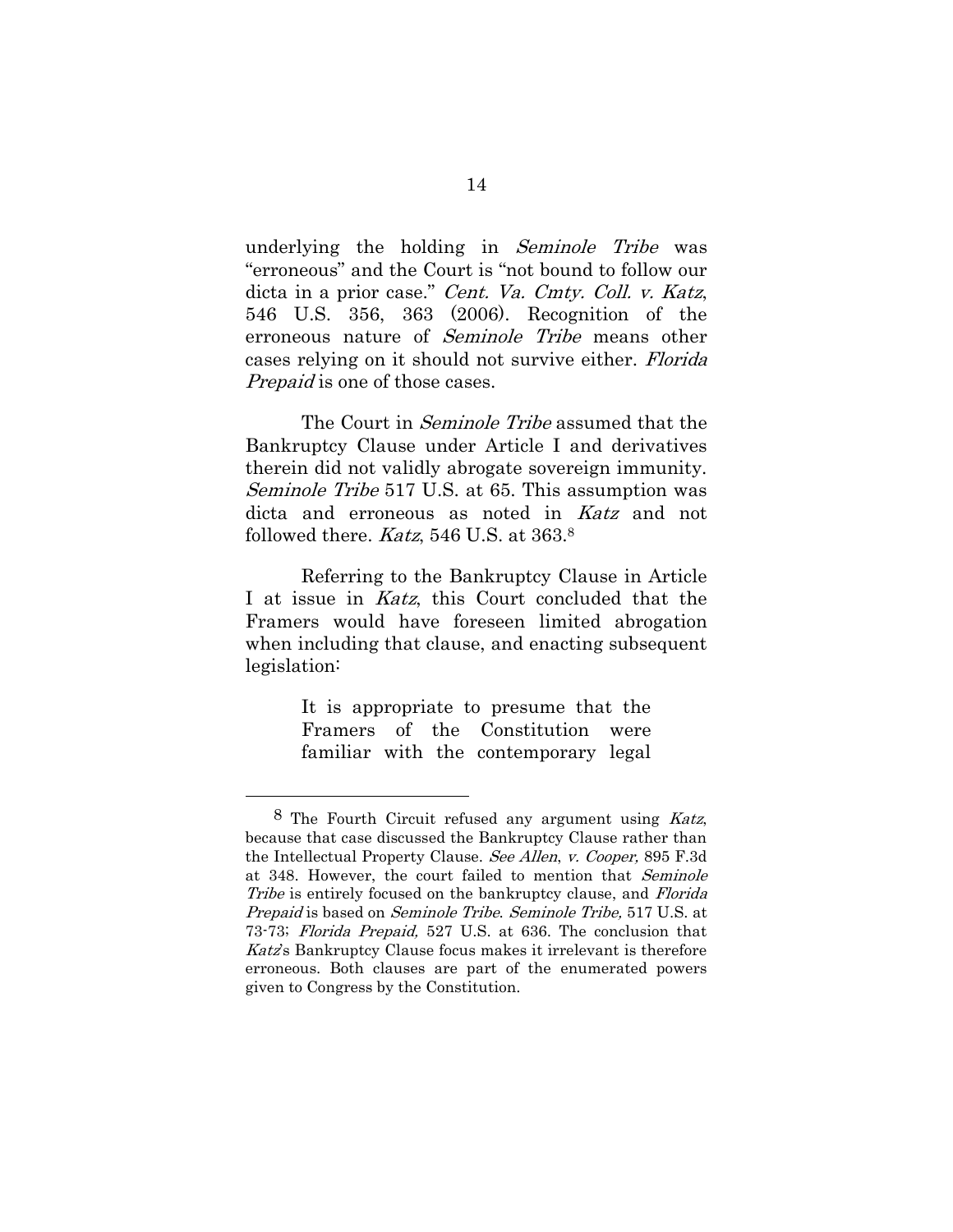context when they adopted the Bankruptcy Clause -- a provision which . . . reflects the States' acquiescence in a grant of congressional power to subordinate to the pressing goal of harmonizing bankruptcy law sovereign immunity defenses that might have been asserted in bankruptcy proceedings. The history of the Bankruptcy Clause, the reasons it was inserted in the Constitution, and the legislation both proposed and enacted under its auspices immediately following ratification of the Constitution demonstrates that it was intended not just as a grant of legislative authority to Congress, but also to authorize limited subordination of state sovereign immunity in the bankruptcy arena. Foremost on the minds of those who adopted the Clause were intractable problems, not to mention the injustice, created by one State's imprisoning of debtors who had been discharged (from prison and of their debts) in and by another State. As discussed below, to remedy this problem, the first Congresses considered, and the Sixth Congress enacted, bankruptcy laws authorizing federal courts to, among other things, issue writs of habeas corpus directed at state officials ordering the release of debtors from state prisons.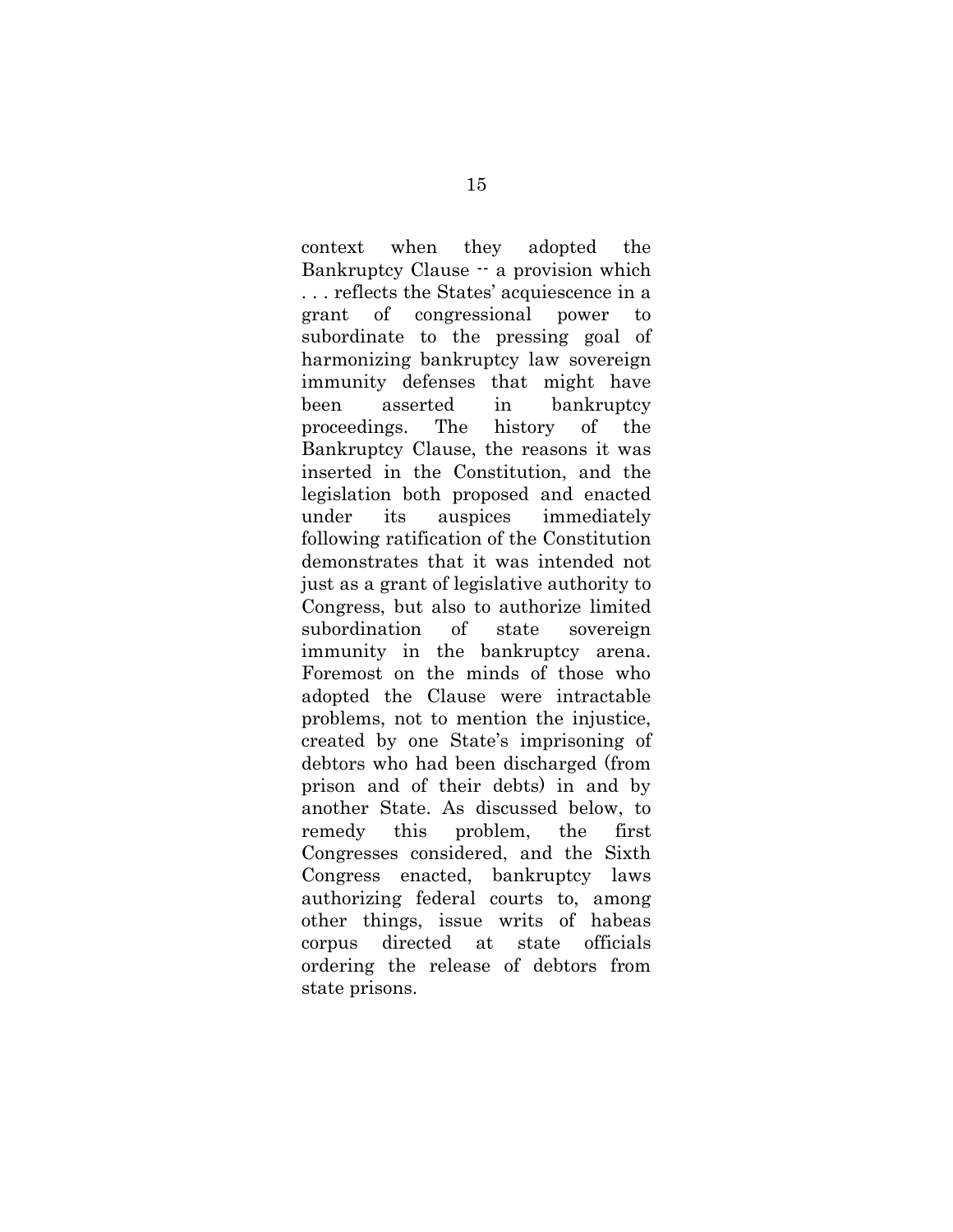#### Katz, 546 U.S. at 372.

The Court then concluded that the creation of the Bankruptcy Clause and its subsequent legislation was an indication of the Framers' intention to abrogate sovereign immunity in a limited fashion. Id. Indeed, this Court recognized significant problems were posed by allowing sovereign immunity to continue under the Bankruptcy Clause. Id. Those problems are no less significant when considering intellectual property.

<span id="page-24-1"></span><span id="page-24-0"></span>In Article I, the Intellectual Property Clause is found just four short clauses after the Bankruptcy Clause, and is included in the same set of specific powers granted to Congress by the Constitution. U.S. Const., Art. I, § 8, cl. 8; U.S. Const., Art. I., § 8, cl. 4. The legislative history of the statutes enacted under the Intellectual Property Clause after adoption of the Constitution mirrors that of the Bankruptcy Clause, and for similar reasons implicates limited abrogation of state sovereign immunity. See Katz, 546 U.S. at 372.

Using its Constitutional power under Article I, § 8, cl. 8 Congress passed The Patent Act of 1790 and the Copyright Act of 1790 which provided how the federal government would grant and deny protected status to inventions and works of art. Patent Act of 1790, Ch. 7, 1 Stat. 109-112 (April 10, 1790); Copyright Act of 1790, 1 Stat. 124 (May 21, 1790);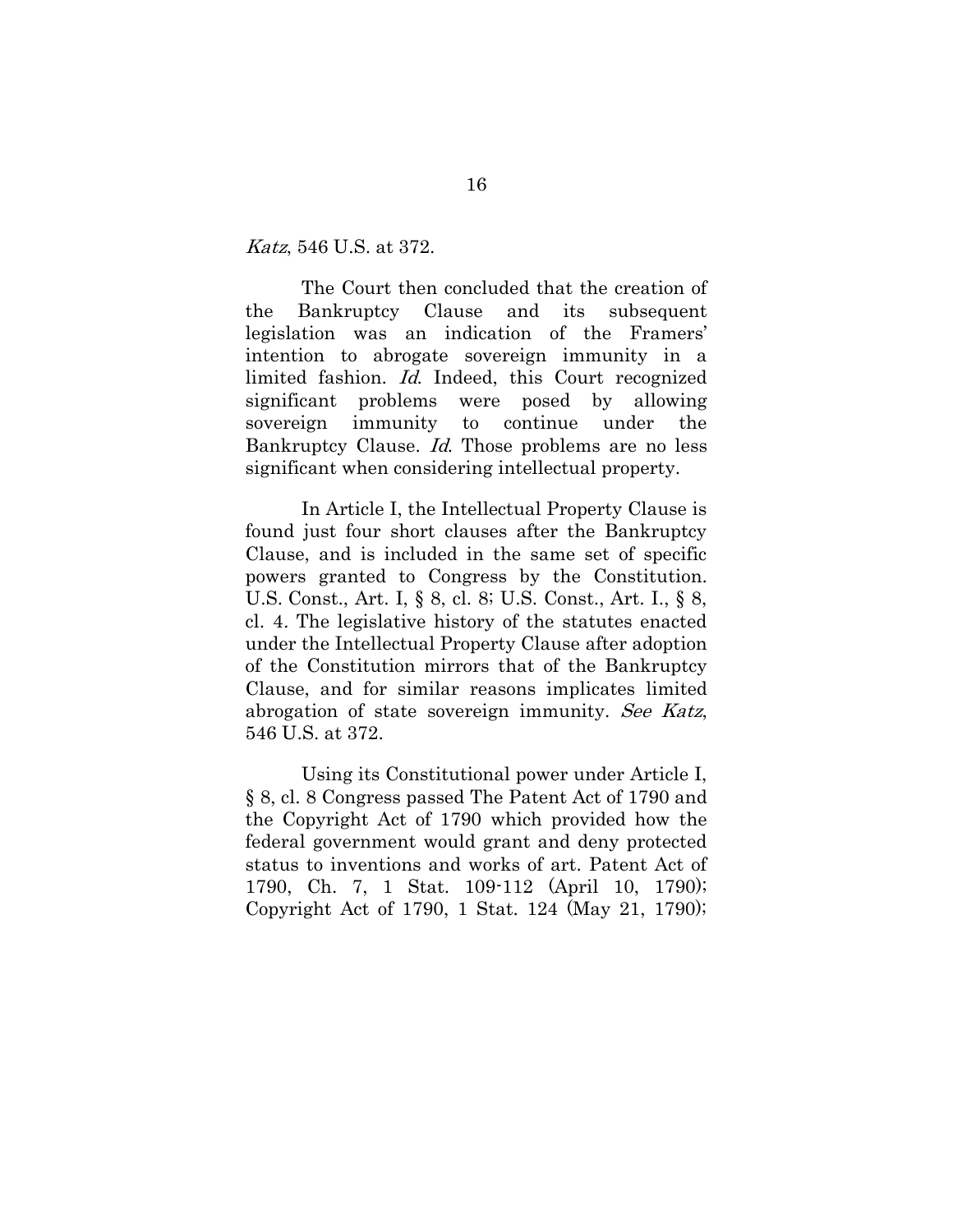see also 85 J. Pat. & Trademark Off. Soc'y 33 (2003)9. Indeed, under that Copyright Act, and subsequent interpretation and legislation, there was no protection without federal registration. 1 Stat. 124.

The Framers and the First United States Congress made a conscious choice to harmonize copyright and patent law across the new republic, by limiting state sovereignty. Even though some states may have statutes that address copyright matters and provide for a common law copyright, states do not have registration procedures and their copyright laws are not recognized outside their respective borders, a result the Framers likely foresaw. Trimble, Marketa, U.S. State Copyright Laws: Challenge and Potential, 21 Stan. Tech. L. Rev. 66, 112-25 (2017); Katz, 546 U.S. at 372. By creating a federal system to regulate these property rights, the Framers and subsequent Congresses established a system that could be in nationwide harmony only if the states' rights and claims were limited.

In 1896, the Court held that "the exemption of the United States from the judicial process does not protect their officers and agents . . . from being personally liable . . . by a private person whole rights of property they have wrongfully invaded or injured." Belknap v. Schild, 161 U.S. 10, 18 (1896); see also Ex parte Young, 209 U.S. 123, 152 (1908) citing Osborn v. United States Bank (1824), 9 Wheat. 738,

<sup>9</sup> The Journal of the Patent and Trademark Office Society as cited reproduced the 1790 Copyright Act and contains commentary concerning it.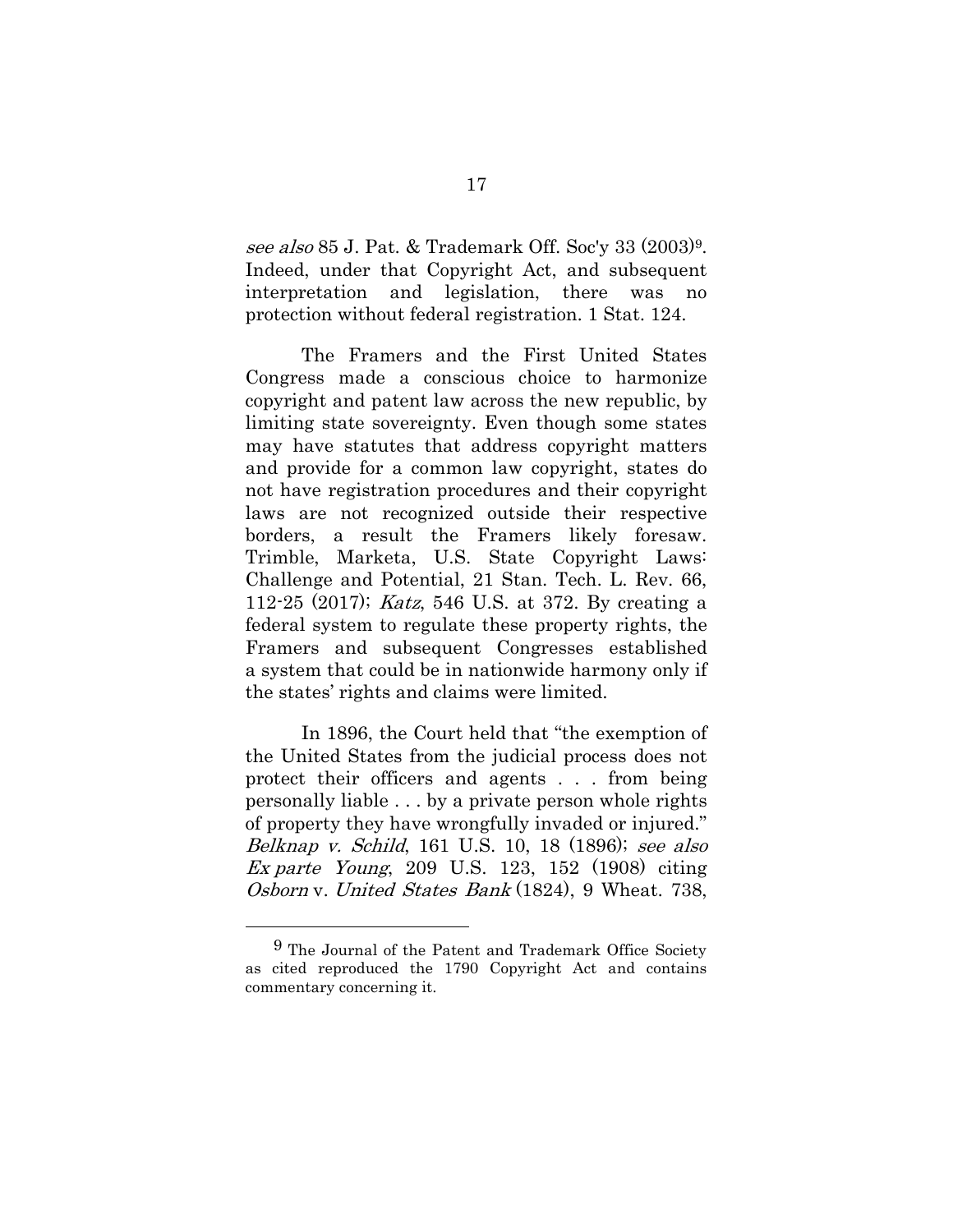846, 857 ("But the general doctrine of Osborn v. Bank of the United States, that the Circuit Courts of the United States will restrain a state officer from executing an unconstitutional statute of the State, when to execute it would violate rights and privileges of the complainant which had been guaranteed by the Constitution, and would work irreparable damage and injury to him, has never been departed from."). There is no question that copyright is a property right that states and others regularly infringe. If the officers and agents of the federal government can be personally liable, the officers and agents of states should bear the same consequences.

The Court did limit the ability to sue in Hans v. Louisiana, which established when sovereign immunity applies and the extent of the immunity defense. Hans v. Louisiana, 134 U.S. 1, 11-14 (1890). However, despite holding in favor of sovereign immunity, two rules from that case are important here: (i) a state may be sued if it consents, or (ii) a state may be sued if its immunity is specifically abrogated by Congress. Id. at 19.

From the beginning, by granting Congress the power to create laws regulating copyright, stripping recognition of registrations outside of the federal government, and preempting state law, the Framers and early Congresses enunciated their intent to hold copyright above and out of reach of state control. A constitutional law scholar recently addressed this point as to patents, stating: "Failure to recognize that the Privileges or Immunities Clause established congressional authority to abrogate state Eleventh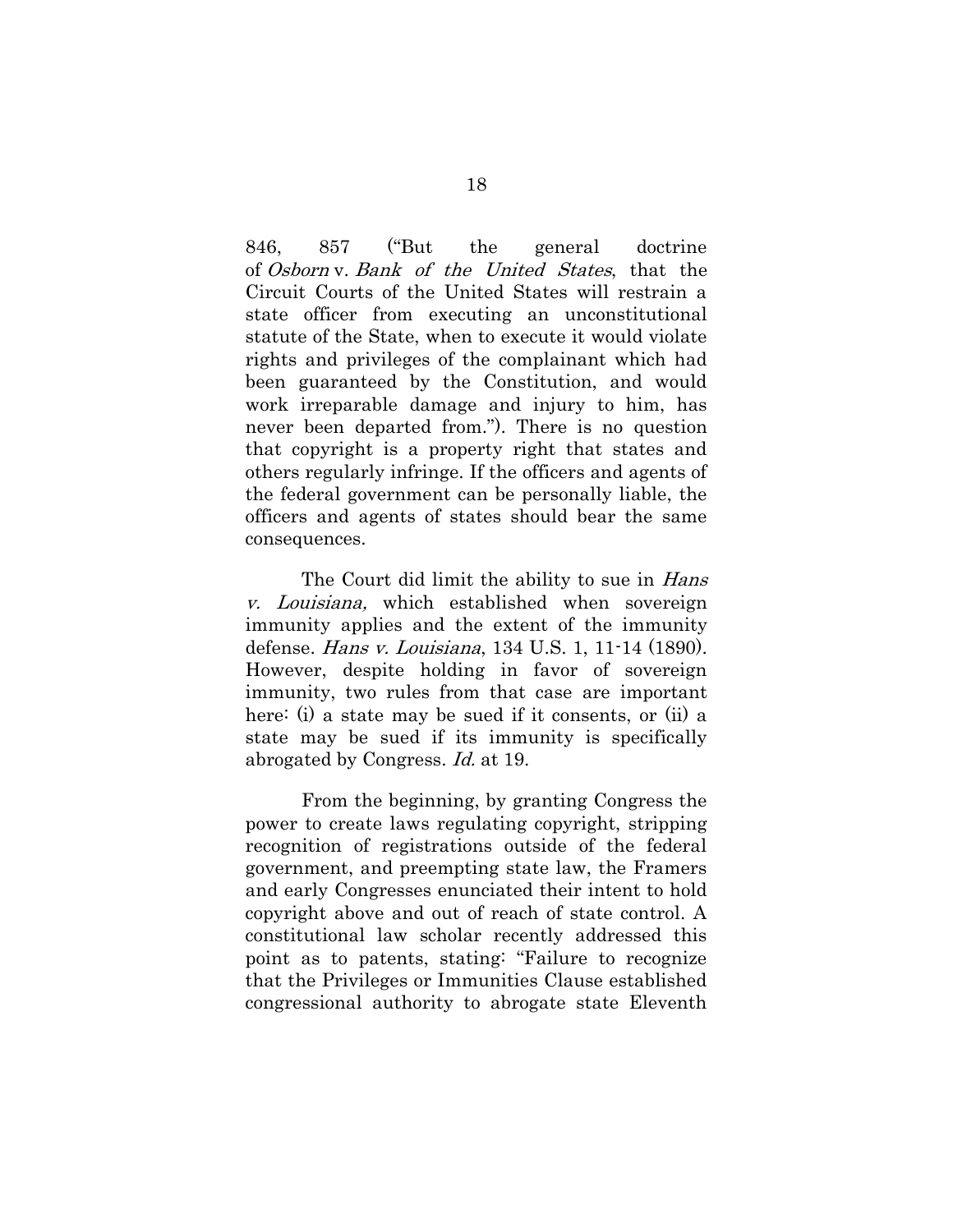Amendment immunity . . . stems from a combination of false assumptions and historical neglect." William J. Rich, Patent Rights and State Immunity, 28 Fed. Cir. Bar J. No. 15-39, at 17 (2018). Unfortunately, this historical record has not been fully analyzed with the importance and dedication it deserves.

The public policy incentives provided in Katz also have merit in this case. Katz, 546 U.S. at 372. For example, in Katz, debtors could be imprisoned in multiple states, multiple times for the same debts. Under the Fourth's Circuit's decision, a single author may be subject to rampant and continuous infringement by state actors in multiple states and is left with no recourse. See id. Where bankruptcy laws could be vastly different from state to state, and abrogation harmonizes that, abrogation does the same for copyrights. Id. At bottom, North Carolina's alleged improper actions, in addition to comparable actions of many other states, are subject to remedies under the copyright statute.

As a country, we have continuously affirmed that "the right to enjoy property without unlawful deprivation, no less than the right to speak or the right to travel is, in truth, a personal right." Lynch v. Household Fin. Corp., 405 U.S. 538,552 (1972). Beginning with the Framers and to the most recent Congresses, there has been no pull-back from the Constitutional policy that authors and inventors must be able to enforce their intellectual property rights against anyone who infringes. But, now the Fourth Circuit has decided that North Carolina and other states have the ability to pick and choose when they wish to take responsibility for their actions.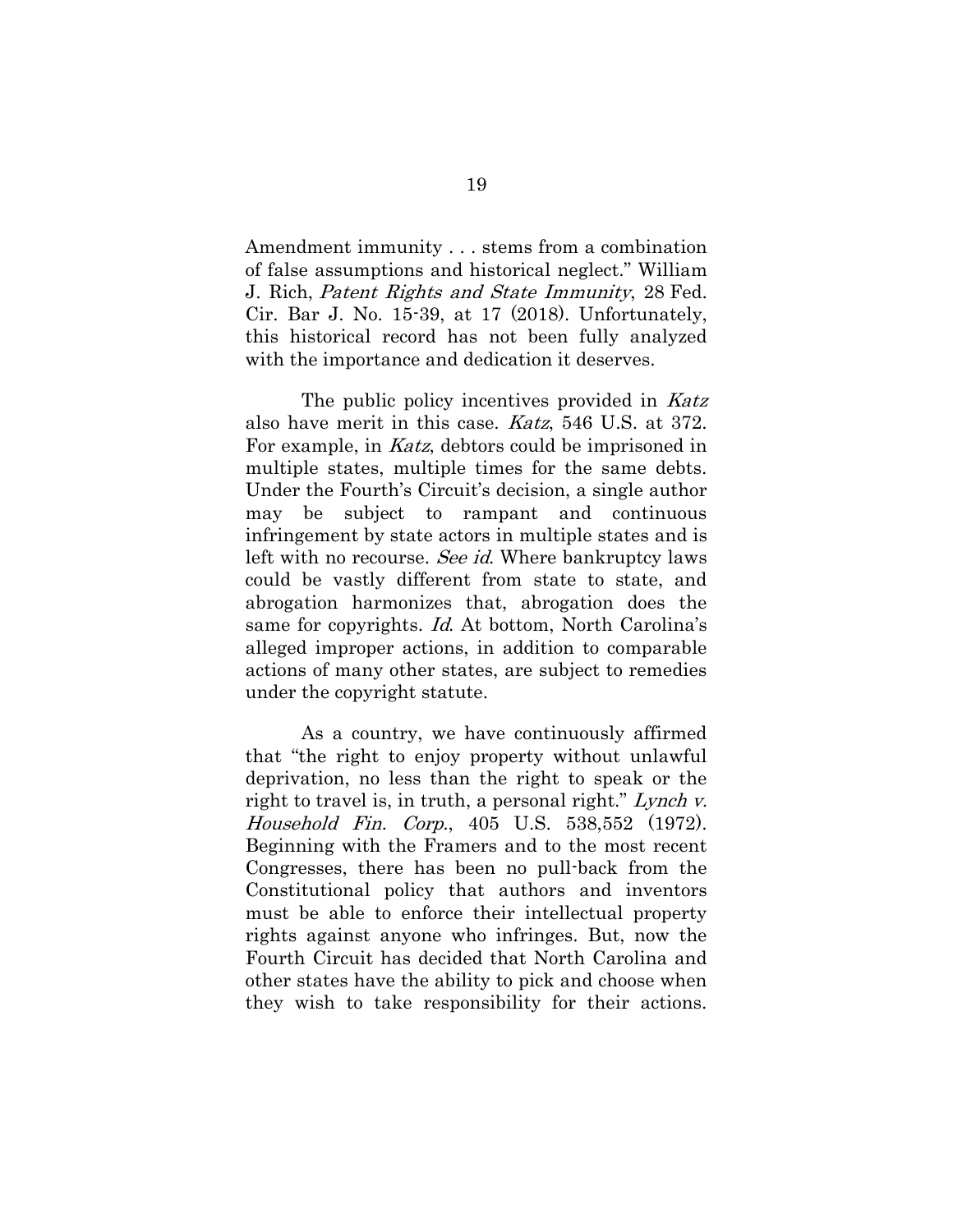Members of our society are encouraged to be lawful and take responsibility if their actions violate the law; states should have no exemption.

<span id="page-28-0"></span>Allowing such exemptions is contrary to the federal domain of copyrights and patents, because the fundamental basis of the Intellectual Property Clause is that "the states cannot separately make effectuation for copyright and patents." The Federalist No. 43 (James Madison) at 1. The Framers fully recognized that "the public good fully coincides ... with the causes of individuals." Id. The progress of the sciences and useful arts can only happen if creators are guaranteed limited protection, which would be completely negated by state sovereign immunity, where state actors can take as much as they wish. U.S. Const., Art. I, § 8, cl. 8. The steps of the history of this clause—from the Framers, the Constitution, the early statutes, to this Court's law—require that the Fourth Circuit's decision be reversed and Congress's intent to abrogate sovereign immunity be respected.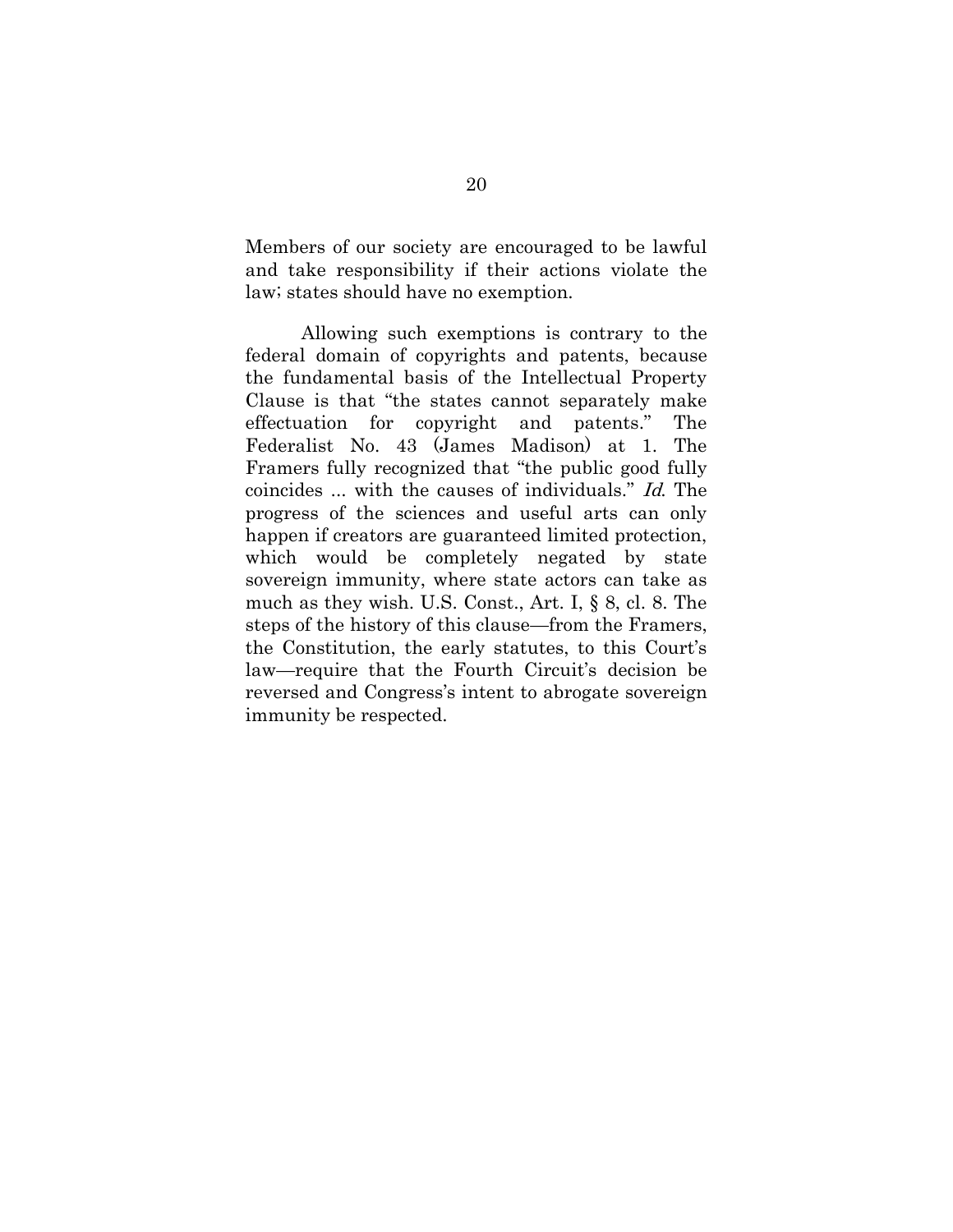### C. CONGRESS'S INTENT TO ABROGATE SOVEREIGN IMMUNITY IS NOT NEGATED BY FAILURE TO EXPLICITLY REFER TO SECTION 5 OF THE FOURTEENTH AMENDMENT.

<span id="page-29-0"></span>1. Copyright is protected under Section 5 of the Fourteenth Amendment and the CRCA is enforceable under that Amendment.

Copyrights, like patents, are a distinct species of intellectual property. Though there has been considerable debate in recent years regarding whether intellectual property is a public or private right, it is undisputed that such property is subject to being unlawfully taken from the creator. And, such deprivation of the rights can deprive the author of due process, just as with any other type of property deprivation by the state. A person is deprived of due process for their property rights when forced to cede the property or have property rights taken without compensation. If a state cannot be sued for taking the exclusive rights held by the copyright owner, then that owner has been deprived of those rights without due process and just compensation. This is traditionally actionable under the Fourteenth Amendment. Pursuant to Section 5 of the Amendment when considered in conjunction with Section 1 ("nor shall any state deprive any person of life, liberty, or property, without due process of law, …"), Congress creates legislation to ensure due process is followed if property is to be taken from its lawful owner. This Court has noted that Due Process under Section 1 of the Fourteenth Amendment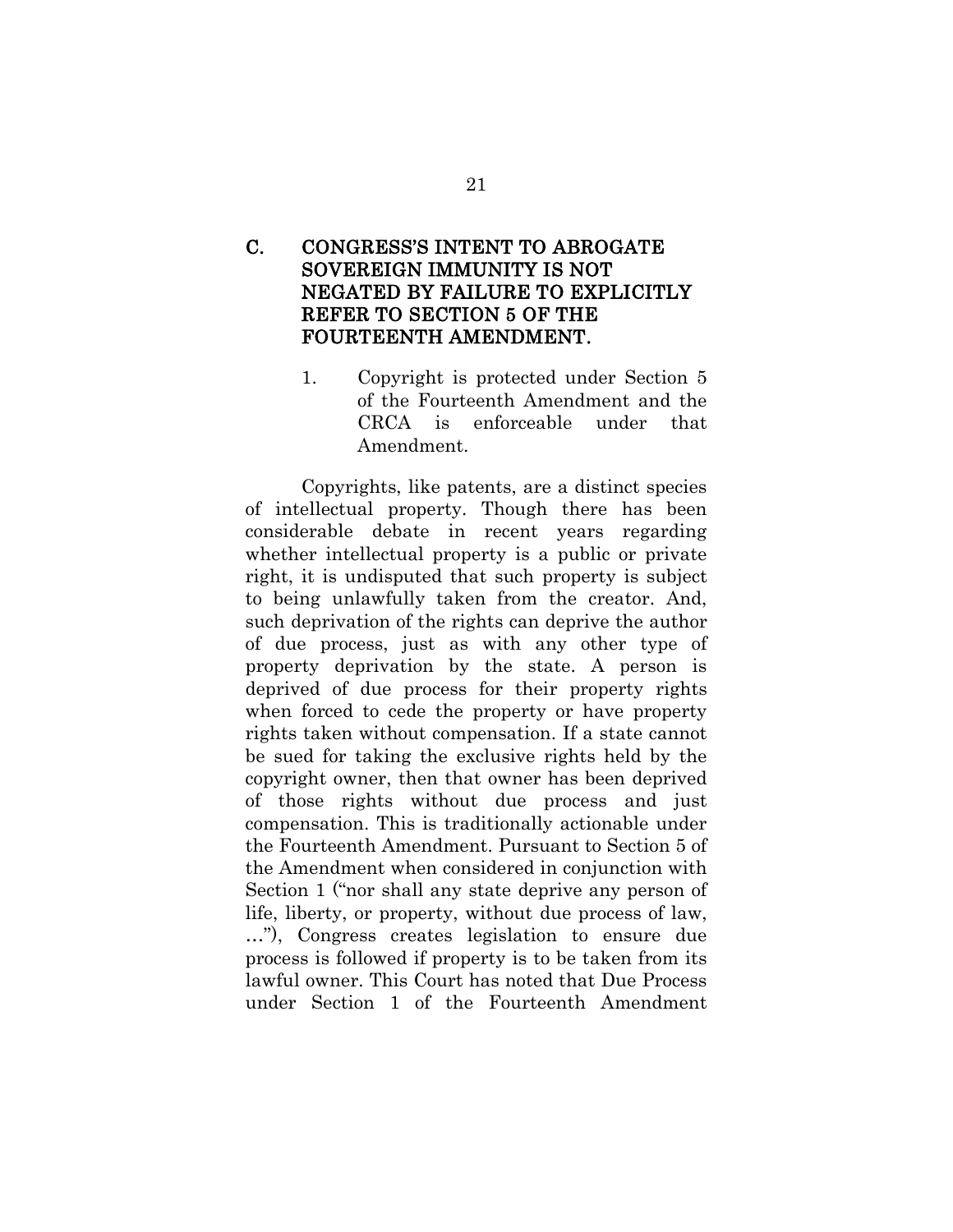requires just compensation to be made to the owner of the private property taken for public use under the authority of the State. Chicago, Burlington & Quincy Railroad Co. v. City of Chicago, 116 U.S. 226, 235, 238-39 (1897).

The CRCA is Congress's attempt to corral the states and create an incentive not to infringe by abrogating state sovereign immunity for copyright suits. The late Justice Stevens correctly noted that the CRCA may be considered an example of valid sovereign immunity abrogation, where infringement by states was an ongoing and pervasive problem:

> To the extent that a majority of this Court finds this factor dispositive, there is hope that the Copyright Remedy Clarification Act of 1990 may be considered "appropriate" § 5 legislation. The legislative history of that Act includes many examples of copyright infringement by States—especially state universities . . . Perhaps most importantly, the House requested that the Register of Copyrights prepare a study… This report contains comments from industry groups, statistics, and legal analysis relating to copyright violations, actual and potential, by States.

Florida. Prepaid, 527 U.S. at n. 9 (Stevens, J., dissenting) (internal citations omited).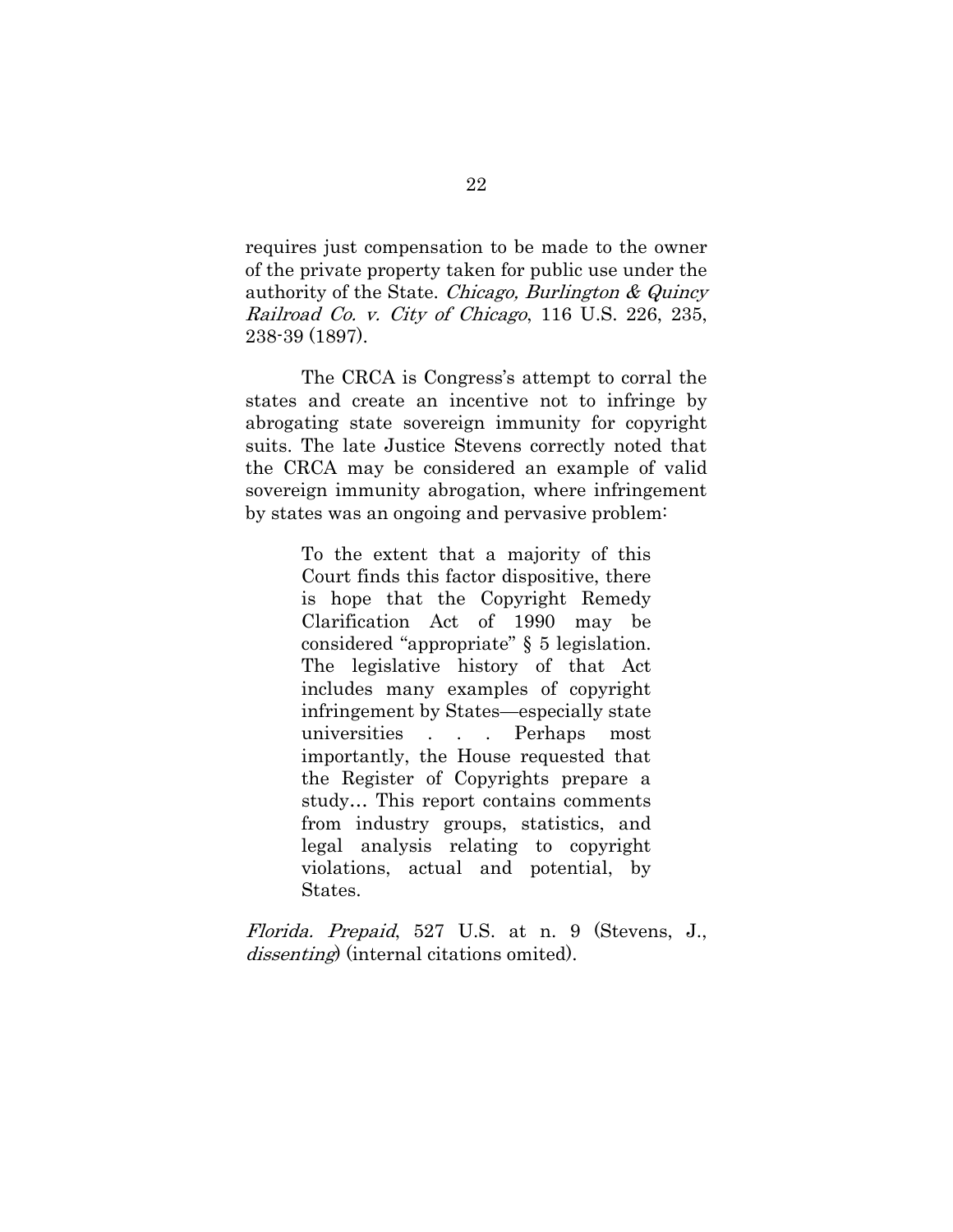The court in *Florida Prepaid* was unable to find infringement significant enough to support the Patent Remedy Clarification Act under a Section 5 theory of property deprivation. Id. at 647. But, as Justice Stevens noted, there was ample evidence of systematic copyright infringement by states and state actors, without any compensation, which was presented as evidence while the CRCA was being considered. Id. at n. 9 (Stevens, J., dissenting).

The legislative record supports the view that this evidence heavily influenced the passage of the CRCA, citing many instances of copyright infringement by states. See Hearings on H. R. 1131 before the Subcommittee on Courts, Intellectual Property, and the Administration of Justice of the House Committee on the Judiciary 101st Cong., 1st Sess., 93, 148 (1989); Hearing on S. 497 before the Subcommittee on Patents, Copyrights, and Trademarks of the Senate Committee on the Judiciary on 101st Cong., 1st Sess. 148 (1989), found at:

[https://ipmall.law.unh.edu/sites/default/files/hosted\\_r](https://ipmall.law.unh.edu/sites/default/files/hosted_resources/lipa/copyrights/Copyright%20Remedy%20Clarification%20Act%20and%20Copyright%20Office%20Report%20%28April%2012%20and%20July%2011,%201989%29.pdf) [esources/lipa/copyrights/Copyright%20Remedy%20Cl](https://ipmall.law.unh.edu/sites/default/files/hosted_resources/lipa/copyrights/Copyright%20Remedy%20Clarification%20Act%20and%20Copyright%20Office%20Report%20%28April%2012%20and%20July%2011,%201989%29.pdf) [arification%20Act%20and%20Copyright%20Office%2](https://ipmall.law.unh.edu/sites/default/files/hosted_resources/lipa/copyrights/Copyright%20Remedy%20Clarification%20Act%20and%20Copyright%20Office%20Report%20%28April%2012%20and%20July%2011,%201989%29.pdf) [0Report%20%28April%2012%20and%20July%2011,](https://ipmall.law.unh.edu/sites/default/files/hosted_resources/lipa/copyrights/Copyright%20Remedy%20Clarification%20Act%20and%20Copyright%20Office%20Report%20%28April%2012%20and%20July%2011,%201989%29.pdf) [%201989%29.pdf](https://ipmall.law.unh.edu/sites/default/files/hosted_resources/lipa/copyrights/Copyright%20Remedy%20Clarification%20Act%20and%20Copyright%20Office%20Report%20%28April%2012%20and%20July%2011,%201989%29.pdf) (hereinafter "Compiled Hearing

Notes," last visited August 1, 2019).<sup>10</sup> The Congressional Subcommittees commissioned a report of state copyright infringement by the Register of

<sup>10</sup> The site maintaining the Compiled Hearing Notes is hosted by the University of New Hampshire Franklin Pierce School of Law.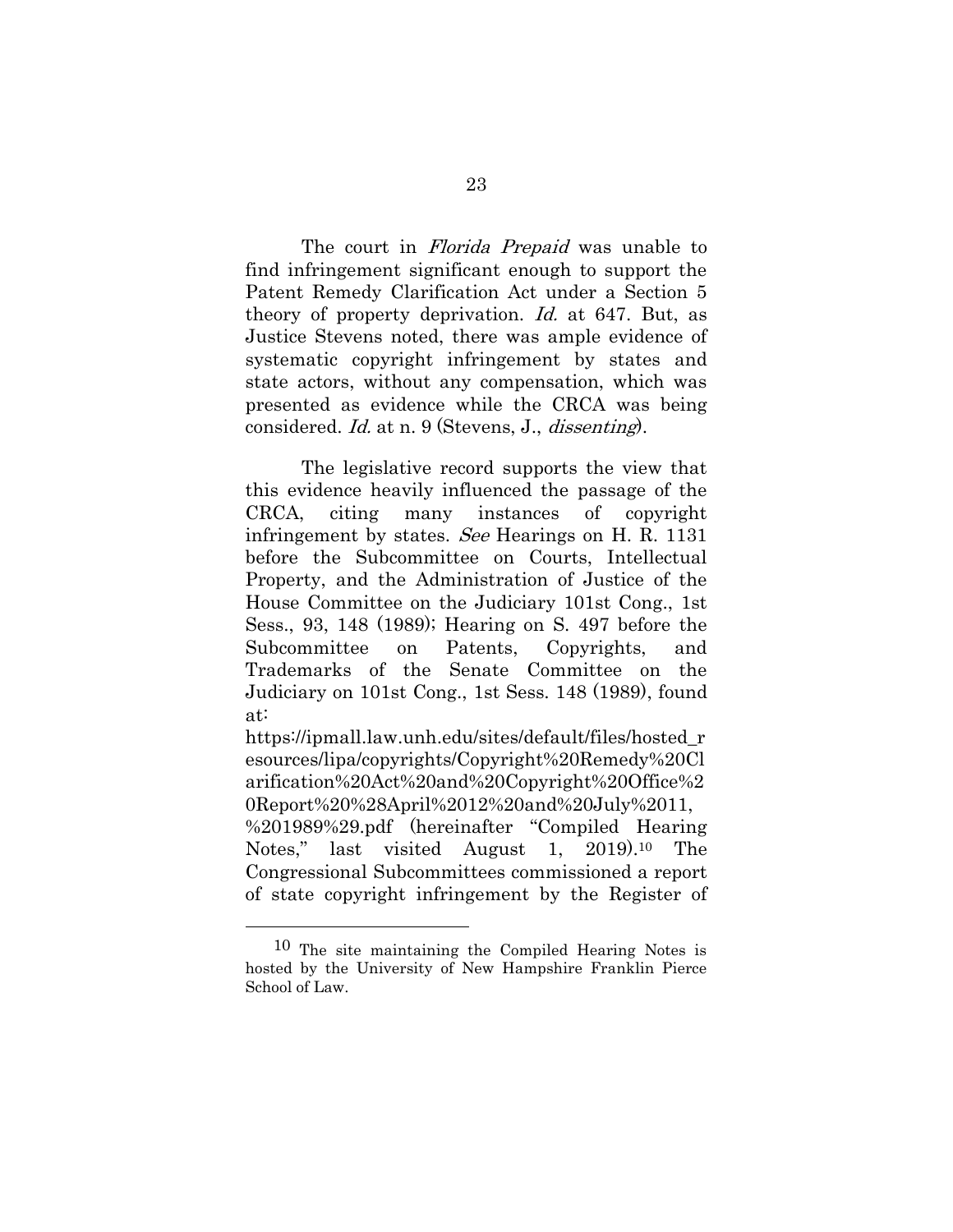Copyrights, which found that most IP proprietors stood to lose significant amounts if states were allowed to engage in "widespread uncontrollable copying of [author's] works without payment [or] restitution." Compiled Hearing Notes at 4.

Mr. Ralph Oman, the Register of Copyrights during debates for the CRCA (and who submitted amicus briefs in this case supporting Petitioner at both the Fourth Circuit and in support of the Petition for Writ of Certiorari), concluded in his report that "copyright proprietors demonstrated the potential for harm … the public might lose out. ... Congress [in the Copyright Act of 1976] intended to hold states, like other users, liable for copyright infringement ... [and] [the Copyright Register] see[s] no policy justification for full state immunity to copyright damage suits." Id. at 7-8. The impetus surrounding the CRCA is that states only refrain from infringement activities by the threat of a "fat fine." Id. at 8. Mr. Oman described that if the CRCA did not pass, there would be little prerogative for states to continue education and policies preventing infringing activities by their officers. Id. But, the instant case indicates that where a state believes it is subject to sovereign immunity it will systematically improperly use the copyrighted materials of its citizens or others. The copyright owners are then left without recourse and receive neither due process nor just compensation.

Mr. Oman's report and testimony foresaw what could happen if the Fourth Circuit's decision stands. Under that decision, states could infringe copyrights with impunity; play copyrighted music as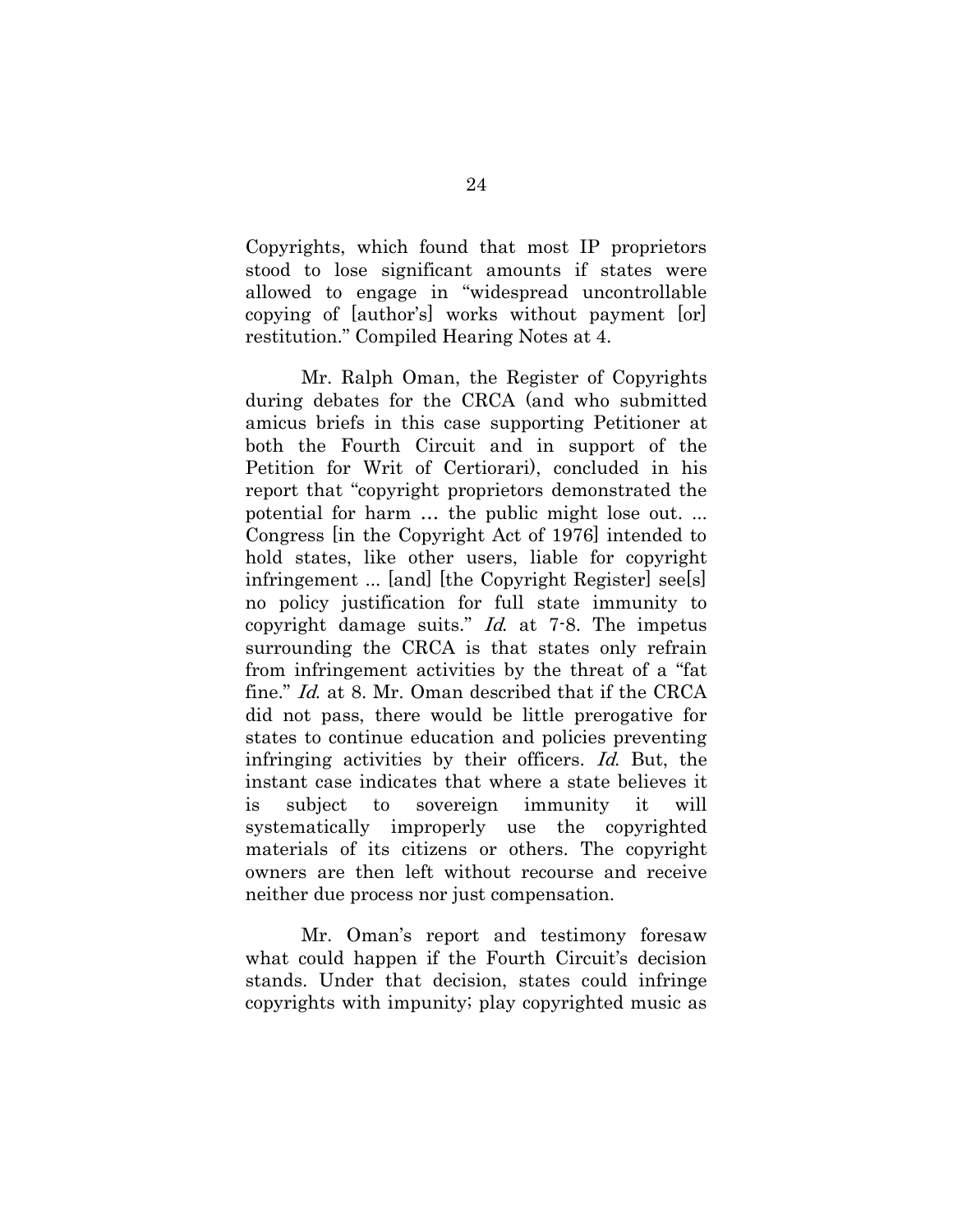a draw for public events and even charge entry fees to hear the music; show music videos at such events as a further draw; reproduce and sell books, scripts, lyrics; and even set up their own pay television networks to provide copyrighted movies to their residents, again with a fee paid into the coffers of the state by its residents. All of this could be done without paying royalties and without being subject to any suit by the copyright owners.

The House and Senate committees recognized that systematic infringement by states was an ongoing problem and would be a problem in the future. Compiled Hearing Notes at 4; 7-8. "Contrary to historic warnings, when sovereign immunity is in the equation, enforcement of federal [intellectual property] law now varies from one state to another." Rich, Patent Rights and State Immunity, 28 Fed. Cir. Bar J. at 15. Though, as Justice Stevens noted, "this Court has never mandated that Congress must find widespread and persisting deprivation of constitutional rights," the enactment history of the CRCA does show a "widespread and persistent deprivation" of intellectual property, without due process. Florida. Prepaid, 527 U.S. at 660. (Stevens, J., dissenting).

Furthermore, the CRCA meets the requirements for a preventative measure legislation under Section 5. The language used by Congress and the design of the statute as a whole puts state actor infringers in the same position as non-state actor infringers. Holding every infringer to the same standards and to the same consequences is more than appropriate. Id. at 662.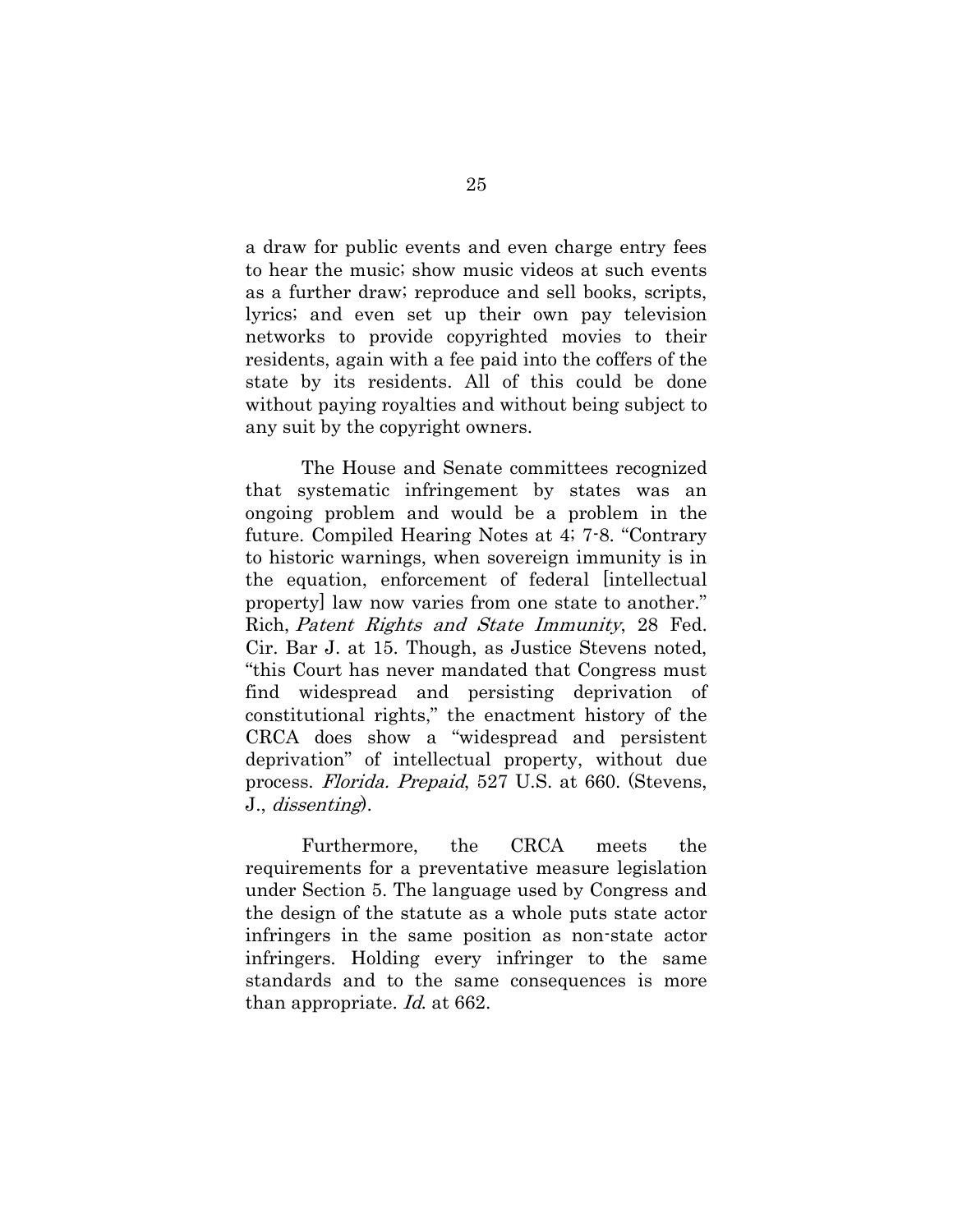The case law and this legislative record show that Congress intended to take a valid preventative measure, in abrogating the state sovereign immunity defense, with a sound basis in Section 5 of the Fourteenth Amendment. "The Fourteenth Amendment overrides the Eleventh Amendment, and patent rights [much like copyrights] fit squarely within the scope of protected 'priviledges enjoyed by United Sates Citizens . . . Furthermore, Congress' power . . . should not be blocked by state claims of immunity' . . . Historical evidence, congressional action, and Surpreme Court precedent all suport such conclusions." Rich, Patent Rights and State Immunity, at 16-17.

<span id="page-34-0"></span>The Privileges or Immunities Clause of the Fourteenth Amendment protects those privileges or immunities granted by the federal government to its citizens. That Amendment gives Congress the power to ensure that states do not encroach upon the privileges or immunities granted by it. In this case, such privileges are the copyright registrations granted to Petitioners giving them the exclusive rights to their materials. Another similar privilege granted by Congress involves patents. For this additional reason, the Court should reverse the Fourth Circuit, and hold that the CRCA validly abrogates state sovereign immunity for copyright infringement.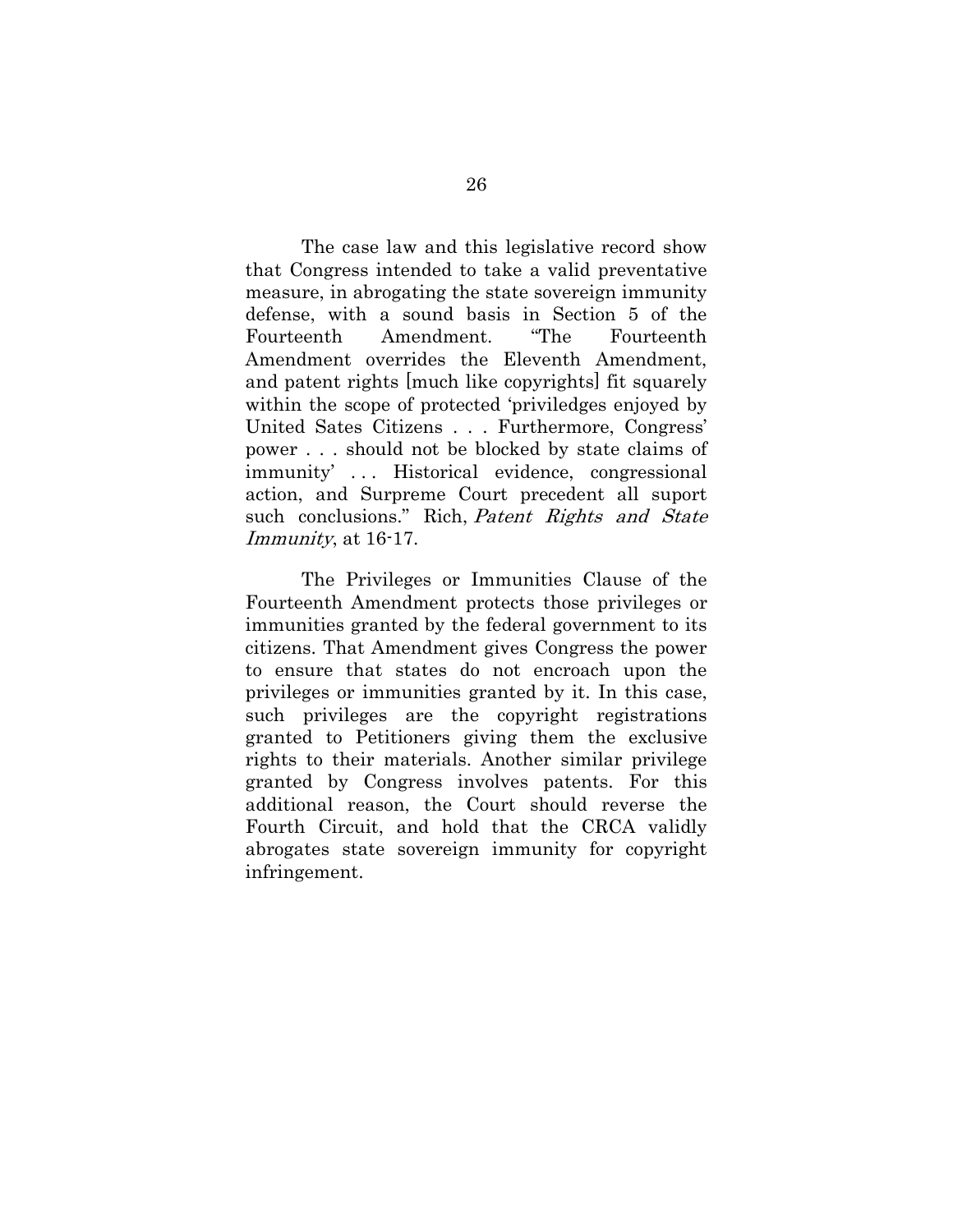2. This Court should defer to Congressional intent to validly abrogate sovereign immunity.

As found in the legislative record, during discussions leading to the CRCA, the Senate and House Committees were concerned about whether they should enact the statute under their Article I, Section 8 powers, or pursuant to the Fourteenth Amendment, Section 5. Congress clearly foresaw the potential for challenge under the Eleventh Amendment, and sought the best method to abrogate sovereign immunity as intended in the Copyright Act of 1976. As committee members stated:

> Mr. BERMAN . . . As I understand, the Atascadero State Hospital case said that, to overcome the immunity given to the States by the eleventh amendment, Congress has to clearly state its intent to abrogate the eleventh amendment, and that if it does, then there is no immunity. It would then follow that if we made it clear that the 1976 Act applied to the States, and that the liability was our intent and it is our intent that it apply to the States, that they can be held liable. That would be what would be necessary to overcome the effect of that decision.

. . .

27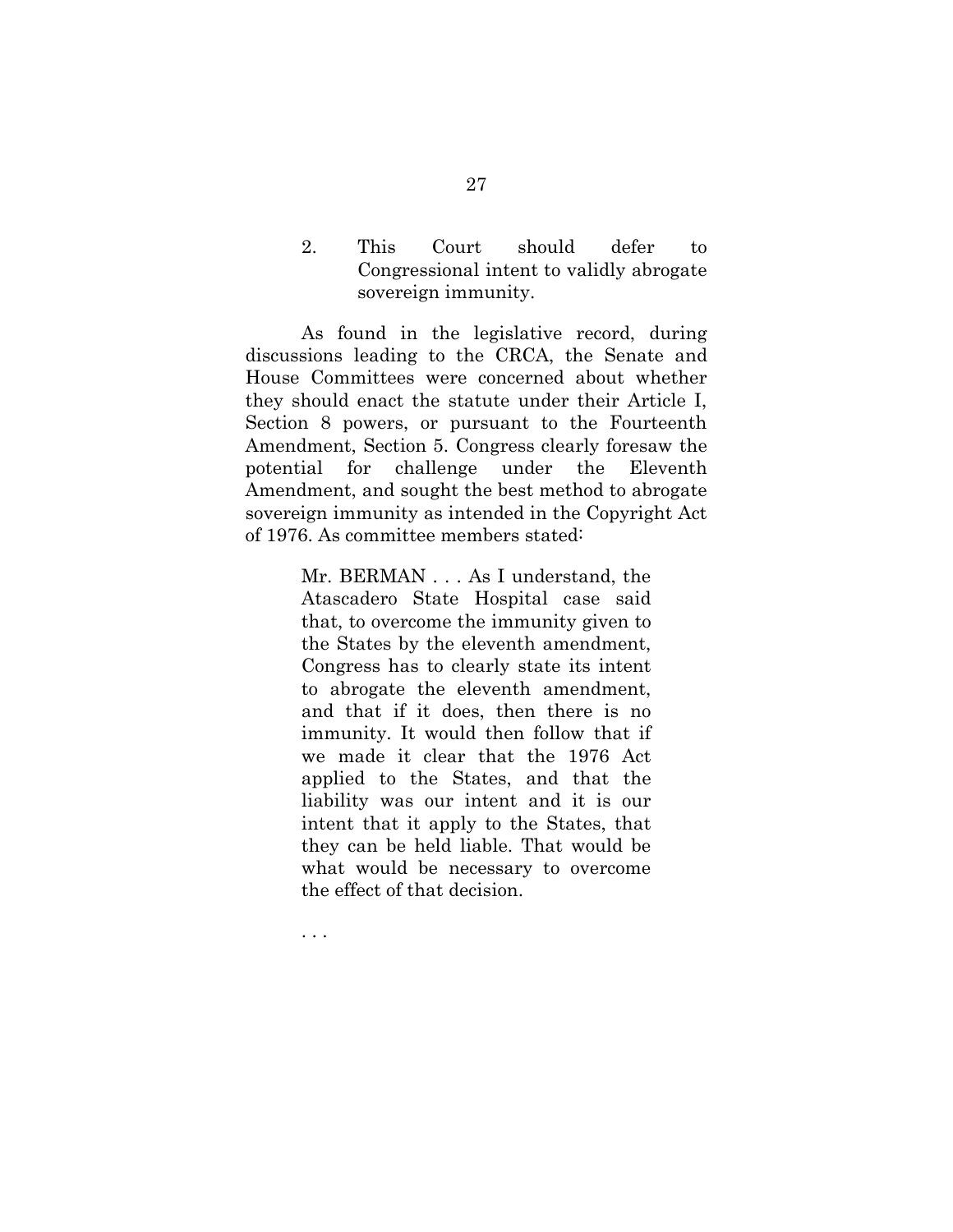Mr. OMAN. There is a fourteenth amendment consideration involved in the case.. . .

Compiled Hearing Notes at 53-54

. . .

Mr. BERMAN. And in the course of that it said that if in its exercise of its constitutional authority to implement fourteenth amendment rights Congress clearly indicated an intent to allow

Ms. SCHRADER. Yes.

Mr. BERMAN [continuing]. The individual to recover from the State, then that would supersede the eleventh amendment.. . .

Id. at 57-58

. . .

Mr. MOORHEAD. You seem to be pretty clear that you feel the Court has taken the position—I would agree with you—that Congress can abrogate the fourteenth amendment [sic]. I think it comes down to—weighing the social needs of the State against property rights, and I wonder how you come down on that issue?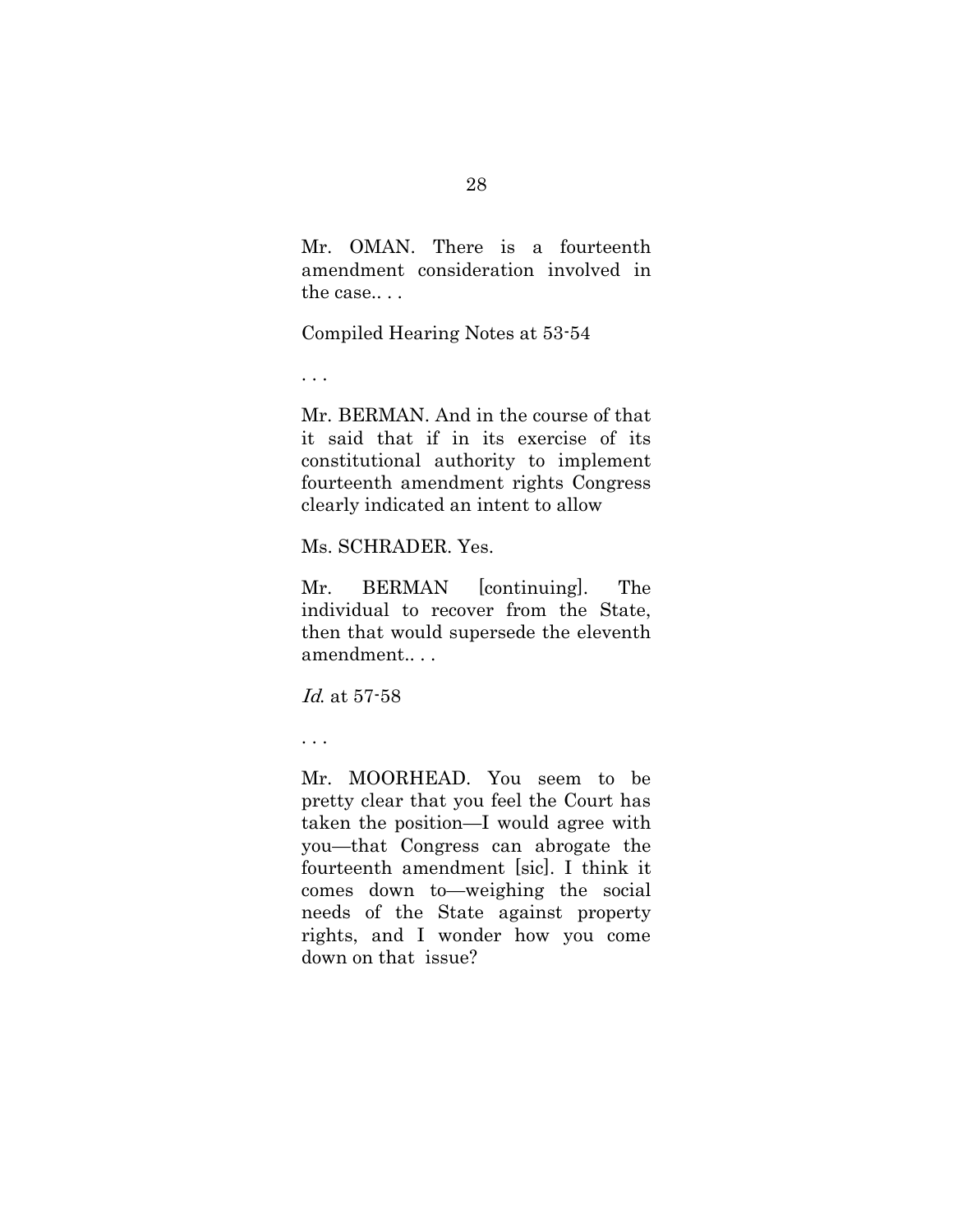Ms. LEE. I think that the basic place for the weighing of the social needs of the State against property rights in the copyright area is probably in the substantive definition of what constitutes a copyright violation, what constitutes fair use, what are the defenses. As I understand it, in the 1976 Act, there are a number of exemptions that were included because of the view that States acting in nonprofit capacities ought not to be liable for copyright violations. Once you come to the remedy, Congress has already made a deliberate policy choice that States should not be engaging in this sort of behavior and that when States do engage in this form of copying, then it is a violation of someone's intellectual property right. At that point I think it is appropriate to allow an effective remedy to be provided by suits for money damages against States by private parties.

Mr. MOORHEAD. It gets people upset if they think the State is taking money or property or property rights from individuals without compensation.

Id. at 80.

(Compiled Hearing Notes at 53-54; 57-58; 80).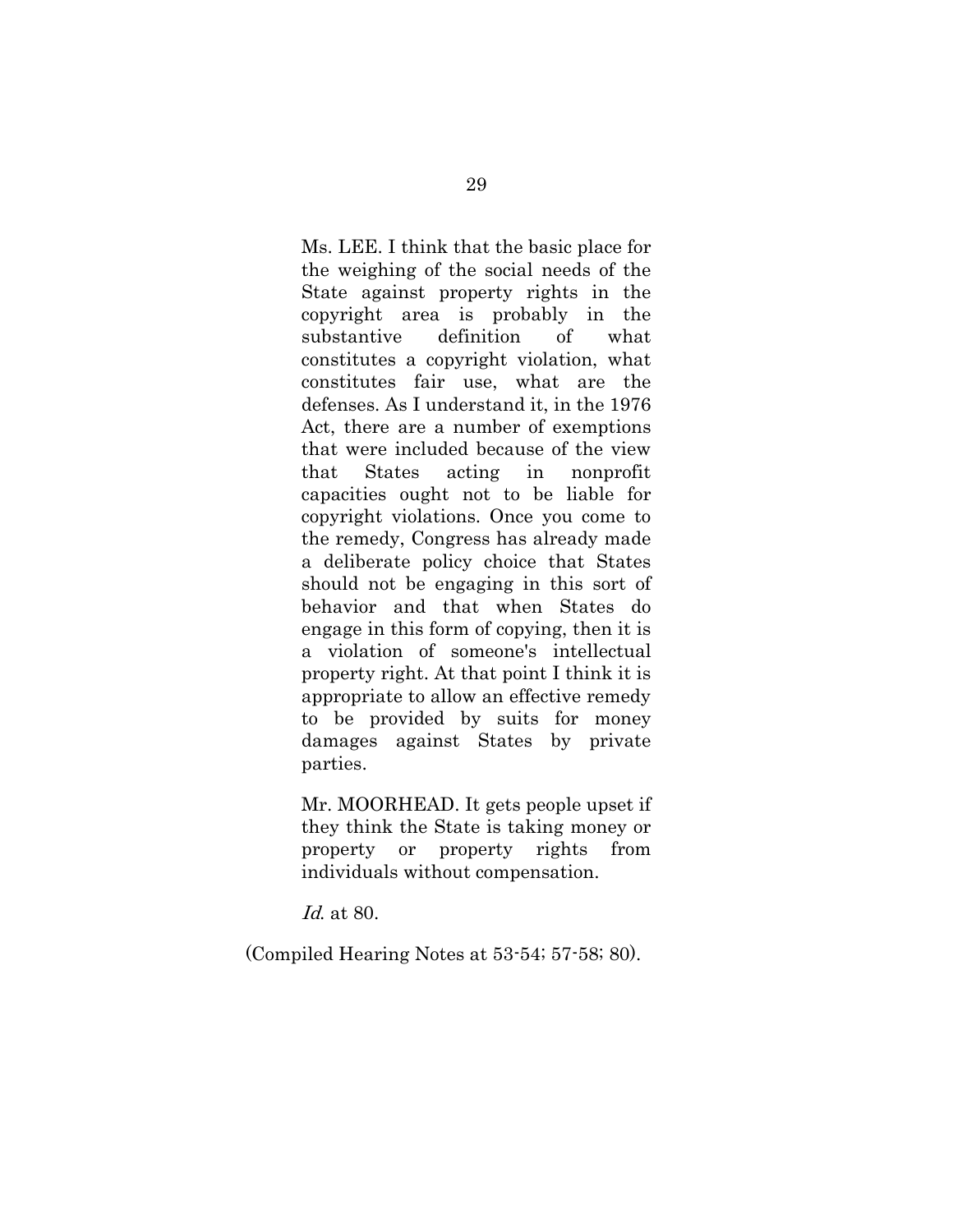During the committee discussions prior to submitting the proposed CRCA for vote, case law then, as now, did not provide much guidance as to whether Congress could validly abrogate sovereign immunity under Article I, Section 8. This Court should resolve that continued confusion. The legislative record here makes it explicitly clear that Congress intended to prevent states from taking intellectual property without granting authors due process and just compensation. This approach was fully supported by the express words in Sections 1 and 5 of the Fourteenth Amendment.

<span id="page-38-1"></span><span id="page-38-0"></span>At that time, it was understood under *Hans*, Atascadero, and Pennsylvania v. Union Gas that if Congress made explicitly clear and absolutely unambiguous that it was abrogating state sovereign immunity, that action would withstand scrutiny. Compiled Hearing Notes at 53-54, 57-58, 80; Louisiana, 134 U.S. at 21; Atascadero State Hosp. v. Scanlon, 473 U.S. 234, 247 (1985); Pennsylvania v. Union Gas Co., 491 U.S. 1, 25-27 (1989). The Pennsylvania case held that "we have twice assumed that Congress has the authority to abrogate States' immunity when acting pursuant to the Commerce Clause . . . It is no accident, therefore, that every Court of Appeals to have reached this issue has concluded that Congress has the authority to abrogate States' immunity from suit when legislating pursuant to the plenary powers granted it by the Constitution": Article I, Section 8. Pennsylvania, 491 U.S. at 15, citations omitted; see also Pennsylvania, 491 U.S. at 24. (Stevens, J., concurring) ("A statute cannot amend the Constitution. With respect to the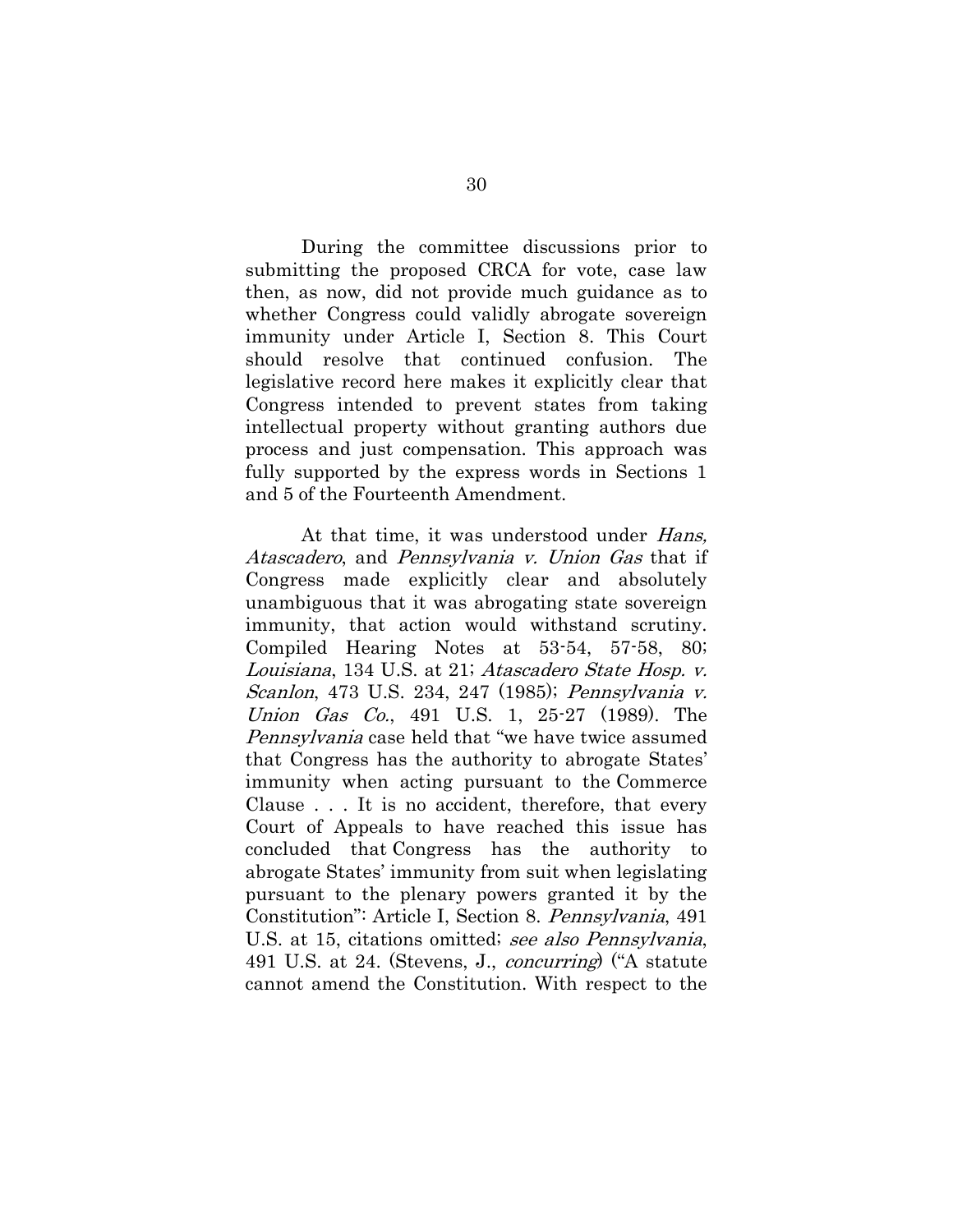latter — the judicially created doctrine of state immunity even from suits alleging violation of federally protected rights — I agree that Congress has plenary power to subject the States to suit in federal court").

The historical record, though neglected, solidly supports finding Congress, through its expressed intent, has the power to abrogate state sovereign immunity. As Professor Rich emphasizes in his article Patent Rights and State Immunity, "[i]n 1866, John Bingham . . . a primary Fourteenth Amendment architect, repeatedly emphasized the importance of elevating federally guaranteed rights in the face of state attempts at derogation." Rich, Patent Rights and State Immunity, at 24. Rich correctly points out that "[Justice] Bradley . . . noted that the national government has jurisdiction and sovereignty 'over all those general subjects of legislation and sovereignty which affect the interests of the whole people equally and alike, and which require uniformity of regulations and laws, such as . . . patent and copyright laws . . . all which subjects are expressly or impliedly prohibited to the State governments.'" Id. (quoting Justice Bradley (concurring) in Knox v. Lee, 79 U. S. 457, 555 (1870)) (emphasis in article). His analysis, primarily relying on the well-recognized *Slaughterhouse Cases*, shows that the current and previous understanding recognized this national supremacy, when rights are derived from the Constitution. Then "[s]ubsequent judicial opinions . . . supported by an academic consensus . . . cemented the conclusion that the Privileges or Immunities Clause enshrined the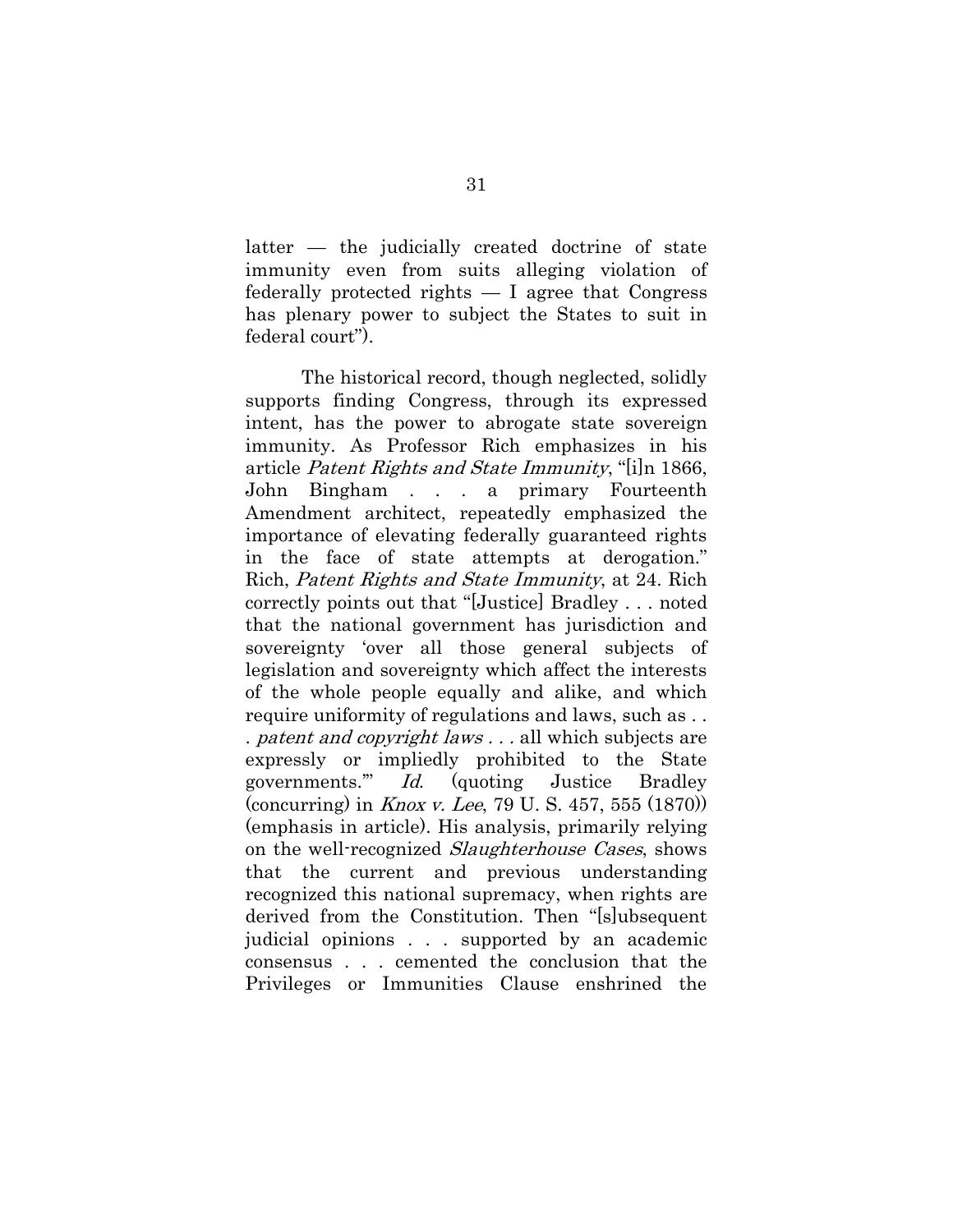authority to enforce federal statutes against state actors who seek to cut back on statutorily conferred rights." Rich, Patent Rights and State Immunity, at 25, citations omitted.

Some courts in recent years clearly sought to expand the power of sovereign immunity. This is in contradiction to the historic jurisprudence. Each time such action was addressed, up to and including during debates for the Fourteenth Amendment, the rights granted by the Constitution, including Congressional power to regulate patents, copyright and bankruptcy, remained above and out of reach of states. Id. at 24-27. That historical record should be given the respect it is due. This Court should affirmatively hold that Congress has the power to and did validly abrogate state sovereign immunity for copyright matters.

In the CRCA, Congress clearly intended to follow the most valid method to abrogate sovereign immunity. Deference should be given to the plain words Congress used. "Granting deference to Congressional intent serves two policy goals. First, statutory law is made by Congress, not the courts. The determination of social policies to be carried out by the [relevant act, here the Copyright Act] is solely the domain of Congress. Second, statutes should be construed to give effect to every word Congress used." In re Pattison, 132 B.R. 449, 452 (Bankr. D.N.M. 1991). As with other matters, Congressional intent is a cornerstone of statutory construction. Where the case law was unclear, Congress attempted to follow the law of the time, and this Court should defer to the clearly expressed Congressional intent,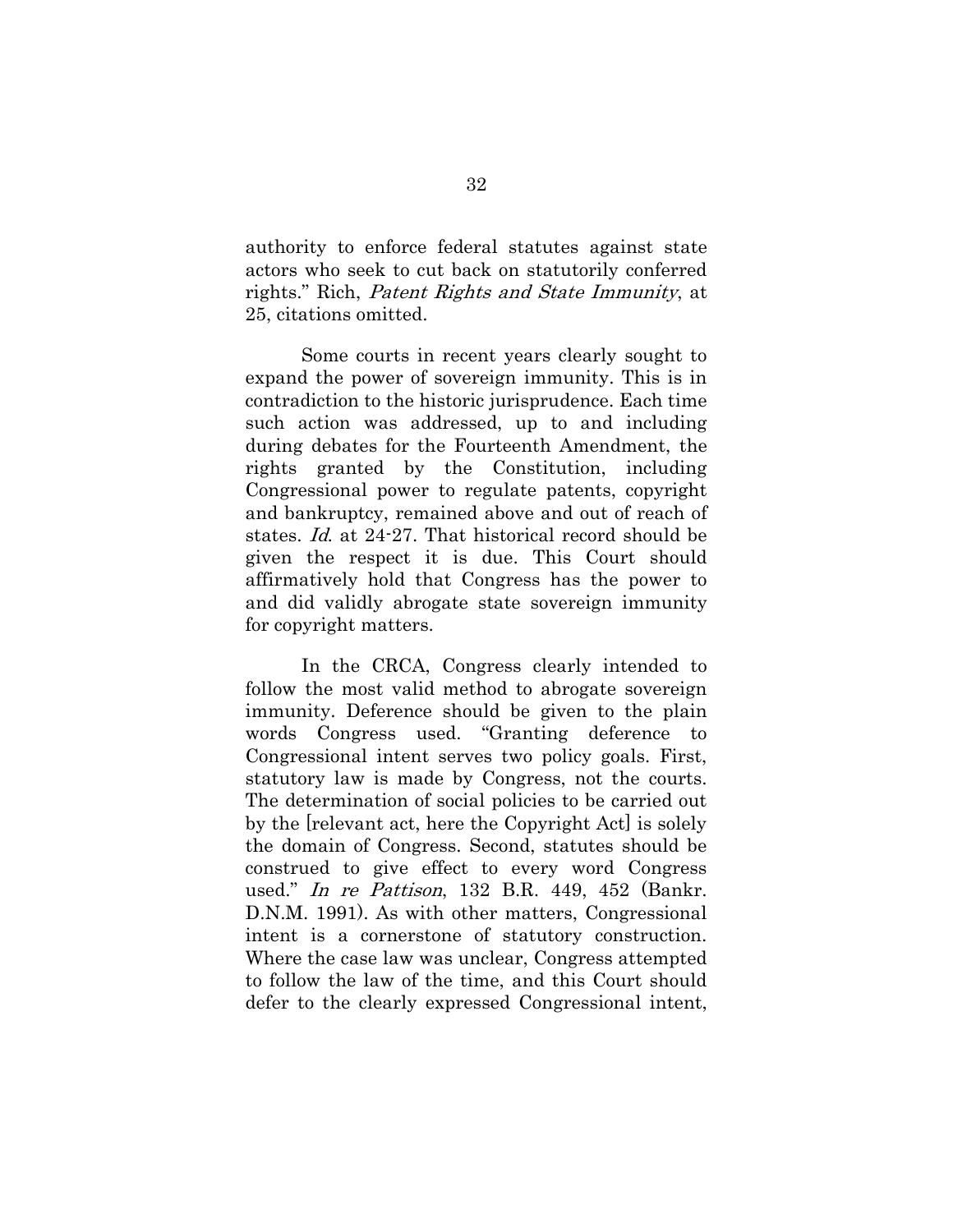and hold the CRCA is a valid abrogation of state sovereign immunity.

## D. N.C. GEN. STAT. 121-25(B) IS PREEMPTED BY FEDERAL LAW.

<span id="page-41-0"></span>There is no question that N.C. Gen. Stat. § 121-25(b) was enacted for the sole purpose of avoiding the consequences of copyright infringement. However, this statute is preempted by federal copyright law. The North Carolina statute degrades the protected status of federally registered copyrighted works, in clear contradiction to federal law.

> <span id="page-41-1"></span>A fundamental principle of the United States Constitution is that Congress has the power to preempt state law. U.S. Const. Art. VI, cl. 2. Even without an express provision for preemption, state law must yield to a congressional act in at least two circumstances. When Congress intends federal law to 'occupy the field,' state law in that area is preempted. And even if Congress has not occupied the field, state law is naturally preempted to the extent of any conflict with a federal statute.

### Crosby v. National Foreign Trade Council, 530 U.S. 363, 366 (2000).

The North Carolina statute directly conflicts with federal law, and the Constitution and Congress have made it clear that the federal government is to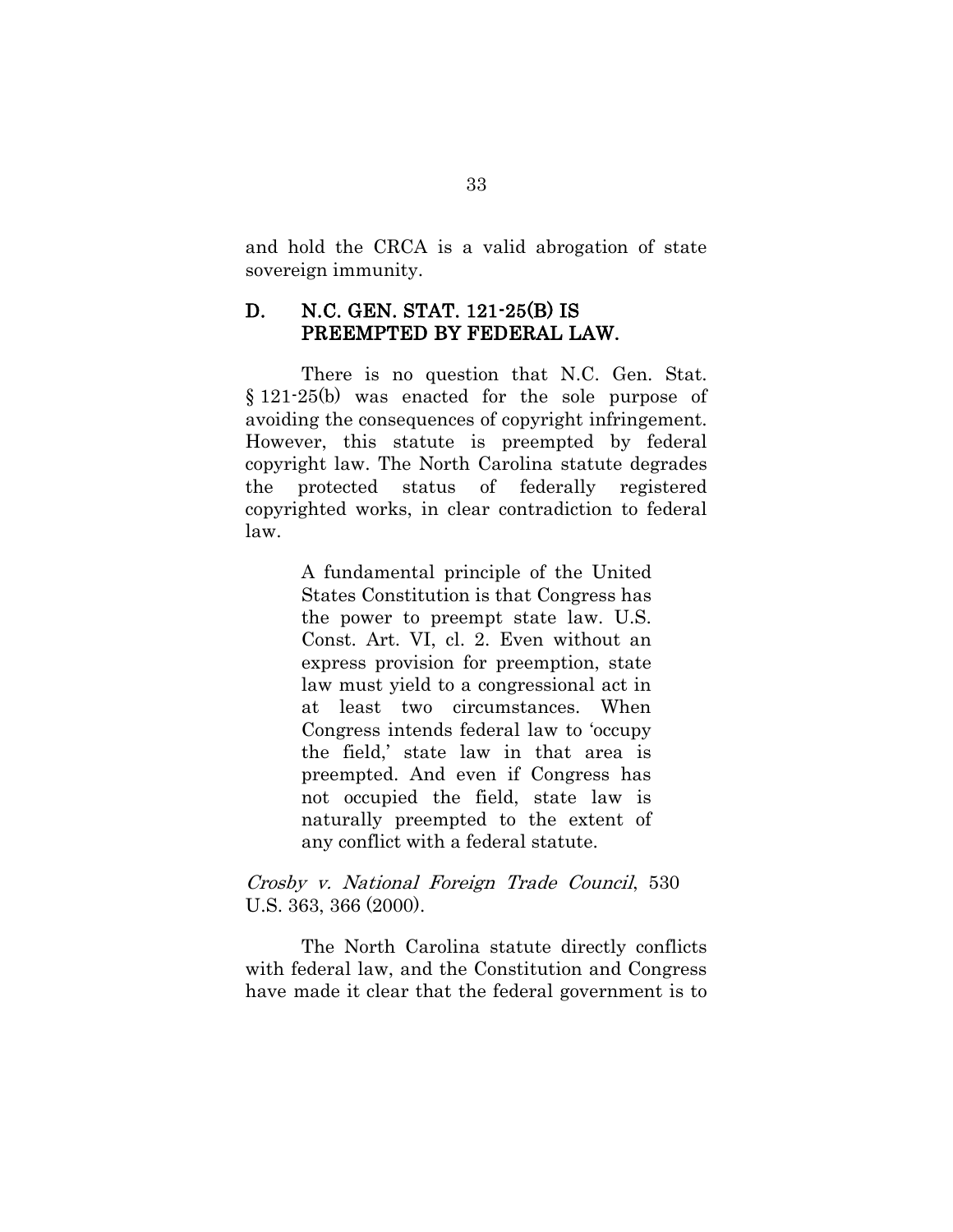be the primary actor "occupying the field" of copyright. Id.; see also Felix the Cat Prods. v. New Line Cinema, No. CV 99-9339 FMC (RCx), 2000 U.S. Dist. LEXIS 21763, at \*13 (C.D. Cal. Apr. 28, 2000) ("A state law is preempted by the Copyright Act if (1) the work at issue comes within the subject matter of copyright; and (2) the state law rights are equivalent to rights within the general scope of copyright . . . To survive preemption, the state cause of action must protect rights which are qualitatively different from those protected by copyright law.") (internal quotations and citations omitted). Allowing each state to dictate how copyright protection and status is determined and which actor gets a free pass would undermine and disharmonize the entire copyright system. Therefore, this Court should conclude that the North Carolina statute is fully preempted.

#### VI. CONCLUSION

This case presents the opportunity for the Court to ensure that the exclusive rights of copyright owners are protected against infringements by states and state agencies. To do so, the Court should hold that Congress abrogated state sovereign immunity when the CRCA was enacted. Holding otherwise would permit states to trample on copyrights with impunity, under the rubric of sovereign immunity, thereby putting the entire foundation of copyright at risk. By reversing the Fourth Circuit, this Court will be promoting sciences and useful arts as provided in the Constitution and will be recognizing the intent of Congress when the CRCA was enacted.